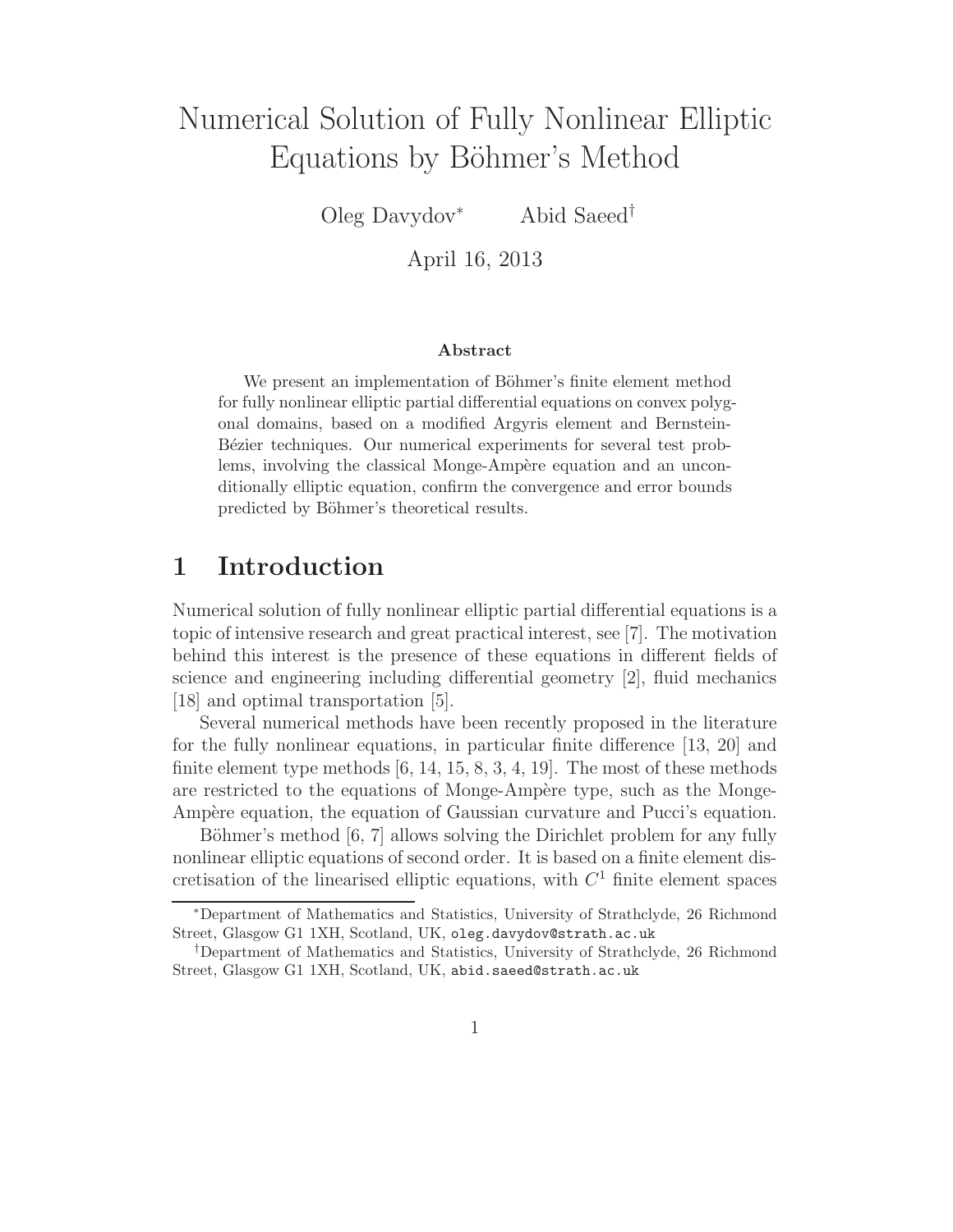that admit a stable splitting into the subspace satisfying zero boundary conditions and its complement. This method does not require any variational formulation of the fully nonlinear equation. Full theoretical justification of the method is given in [6, 7], including a proof of convergence and error bounds. However, no numerical results have been provided.

This paper presents the first implementation of Böhmer's method based on a modified Argyris finite element space with a stable splitting developed in  $[11, 12]$ . Our construction makes use of the Bernstein-Bézier techniques for piecewise polynomials [17, 21]. These techniques are widespread in geometric modelling, and currently gain more attention in the finite element method because of a number of desirable properties, in particular optimal complexity of the element system matrix assembly [1]. Note that  $C<sup>1</sup>$  conforming discretisations based on a variational formulation of either the Monge-Ampère equation or a fouth order quasilinear equation resulting from a singular perturbation of the Monge-Ampère equation have been recently explored in  $[3, 4, 15]$ . Neither of these discretisations is equivalent to Böhmer's method. In particular, the *spline element method* of [3, 4] uses Lagrange multipliers to enforce inter-element smoothness and boundary conditions by solving a saddle point problem, rather than relying on a stable splitting of a  $C<sup>1</sup>$  finite element space.

Our numerical experiments include several standard test problems for the Monge-Ampère equation on a square, an example for a non-rectangular convex polygonal domain, and an unconditionally elliptic equation. The numerical results confirm the theoretical error bounds given in [6, 7].

The paper is organised as follows. Section 2 is devoted to the formulation of Böhmer's method. In Section 3 we recall our construction of the modified Argyris space [12] and provide the details of the numerical implementation of a stable local basis admitting a stable splitting. In Section 4 we discuss the implementation of Böhmer's method, including the assembly of the system matrix for the linearised elliptic equations arising in each step of Newton iteration. Finally, Section 5 is devoted to the numerical experiments.

# 2 Böhmer's Method for Elliptic Equations

### 2.1 Fully Nonlinear Elliptic Operators

Let  $\Omega$  be a bounded domain in  $\mathbb{R}^n$  and let G be a second order differential operator of the form

$$
G(u) = \widetilde{G}(\cdot, u, \nabla u, \nabla^2 u),
$$

where  $\tilde{G}$  is a real valued function defined on a domain  $\tilde{\Omega} \times \Gamma$  such that

$$
\overline{\Omega} \subset \widetilde{\Omega} \subset \mathbb{R}^n \quad \text{and} \quad \Gamma \subset \mathbb{R} \times \mathbb{R}^n \times \mathbb{R}^{n \times n},
$$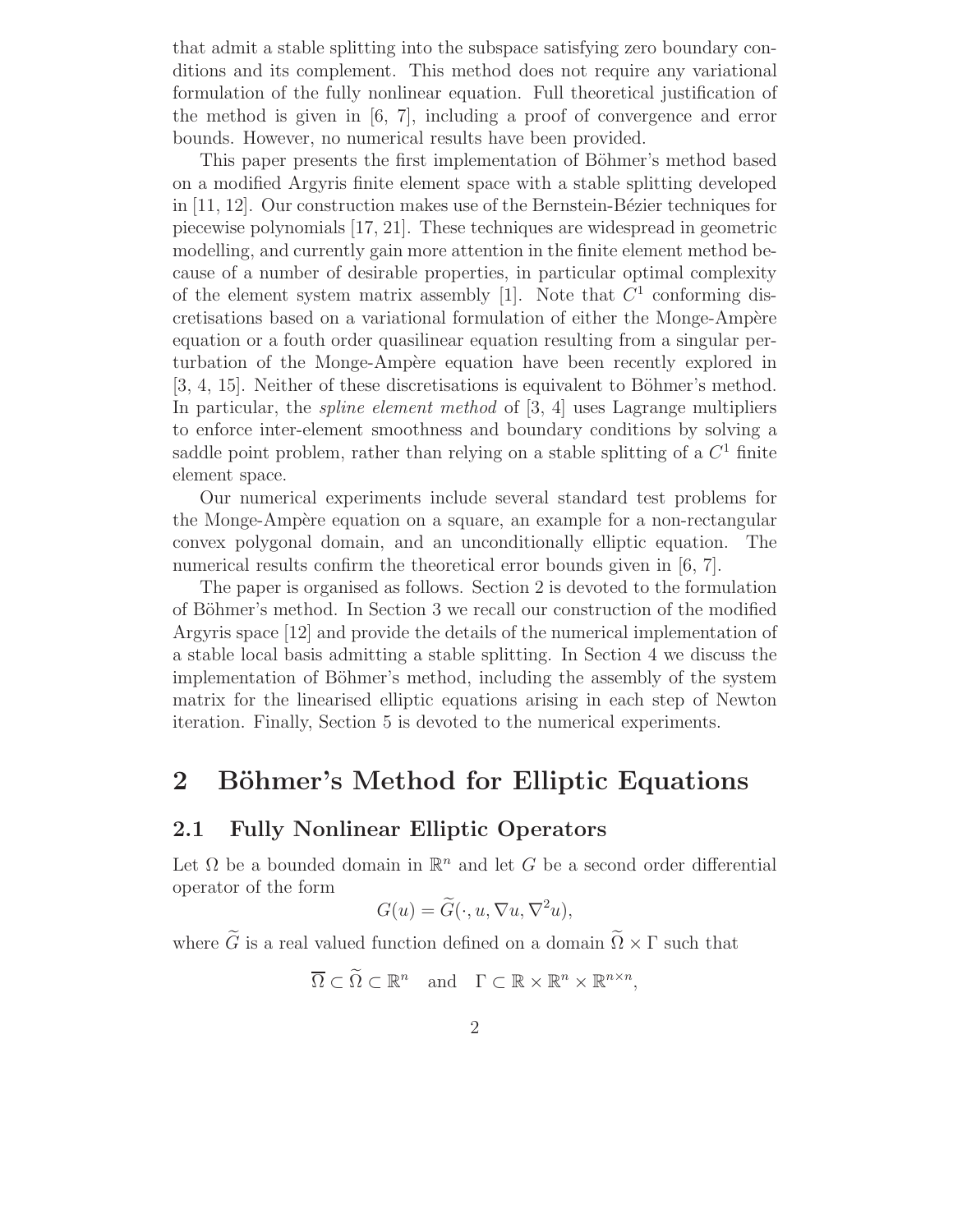and  $\nabla u, \nabla^2 u$  denote the gradient and the Hessian of u, respectively. The points in  $\Omega \times \Gamma$  are denoted by  $w = (x, z, p, r)$ , with  $x \in \Omega$ ,  $z \in \mathbb{R}$ ,  $p =$  $[p_i]_{i=1}^n \in \mathbb{R}^n$ ,  $r = [r_{ij}]_{i,j=1}^n \in \mathbb{R}^{n \times n}$ , to indicate the product structure of this set. We denote by  $D(G)$  the domain of the operator  $G$ .

The operator G is said to be *elliptic* in a subset  $\widetilde{\Gamma} \subset \widetilde{\Omega} \times \Gamma$  if the matrix  $\left[\frac{\partial \widetilde{G}}{\partial r}\right]$  $\frac{\partial G}{\partial r_{ij}}(w)\big|_{i,j=1}^n$  is well defined and positive definite for all  $w \in \Gamma$  [7, 16]. If  $\tilde{G}$ is a linear function of  $(z, p, r)$  for each fixed x, then G is a linear differential operator. Under suitable restrictions on  $\tilde{G}$ , classes of quasilinear and semilinear differential operators are obtained [7, p. 80], but in general G may be fully nonlinear.

In the neighborhood of a fixed function  $\hat{u} \in D(G)$  the linear elliptic operator  $G'(\hat{u})$  is defined by

$$
G'(\hat{u})u = \frac{\partial \tilde{G}}{\partial z}(\hat{w})u + \sum_{i=1}^{n} \frac{\partial \tilde{G}}{\partial p_i}(\hat{w})\partial^i u + \sum_{i,j=1}^{n} \frac{\partial \tilde{G}}{\partial r_{ij}}(\hat{w})\partial^i \partial^j u,
$$
(1)

where  $\hat{w} = (x, \hat{u}(x), \nabla \hat{u}(x), \nabla^2 \hat{u}(x))$  is a function of  $x \in \Omega$ , and  $\partial^i$  denotes the partial derivative with respect to the *i*-th variable. Note that  $G'(\hat{u})$  is the Fréchet derivative of G if G is Fréchet differentiable at  $\hat{u}$ .

Many nonlinear elliptic operators and corresponding equations  $G(u) = 0$ are important for applications. A standard example of a fully nonlinear equation is the *Monge-Ampère equation* on  $\Omega \subset \mathbb{R}^2$ , given by

$$
G_{\text{MA}}(u) := \det(\nabla^2 u) - f(x) = 0, \quad f(x) > 0 \text{ for } x \in \Omega.
$$

We consider the Dirichlet problem for the operator  $G$ : Find u such that

$$
G(u) = 0, \quad x \in \Omega,\tag{2}
$$

$$
u = \phi, \quad x \in \partial\Omega,\tag{3}
$$

where  $\phi$  is a continuous function defined on  $\partial\Omega$ . Under certain assumptions, including the exterior sphere condition for  $\partial\Omega$  and sufficient smoothness of  $\widehat{G}$ , this problem has a unique solution  $u \in C^2(\Omega) \cap C(\overline{\Omega})$  [16, Theorem 17.17]. Note that the Monge-Ampère operator  $G_{\text{MA}}$  is elliptic in subsets  $\widetilde{\Gamma}$  satisfying

$$
\widetilde{\Gamma} \subset \widetilde{\Omega} \times \mathbb{R} \times \mathbb{R}^n \times \{r \in \mathbb{R}^{n \times n} : r \text{ is positive definite}\}.
$$

Therefore there exists a unique *convex* solution of  $G_{\text{MA}}(u) = 0$ , whereas it is known that the Monge-Ampère equation has another, concave solution  $[9, 9]$ Chapter 4].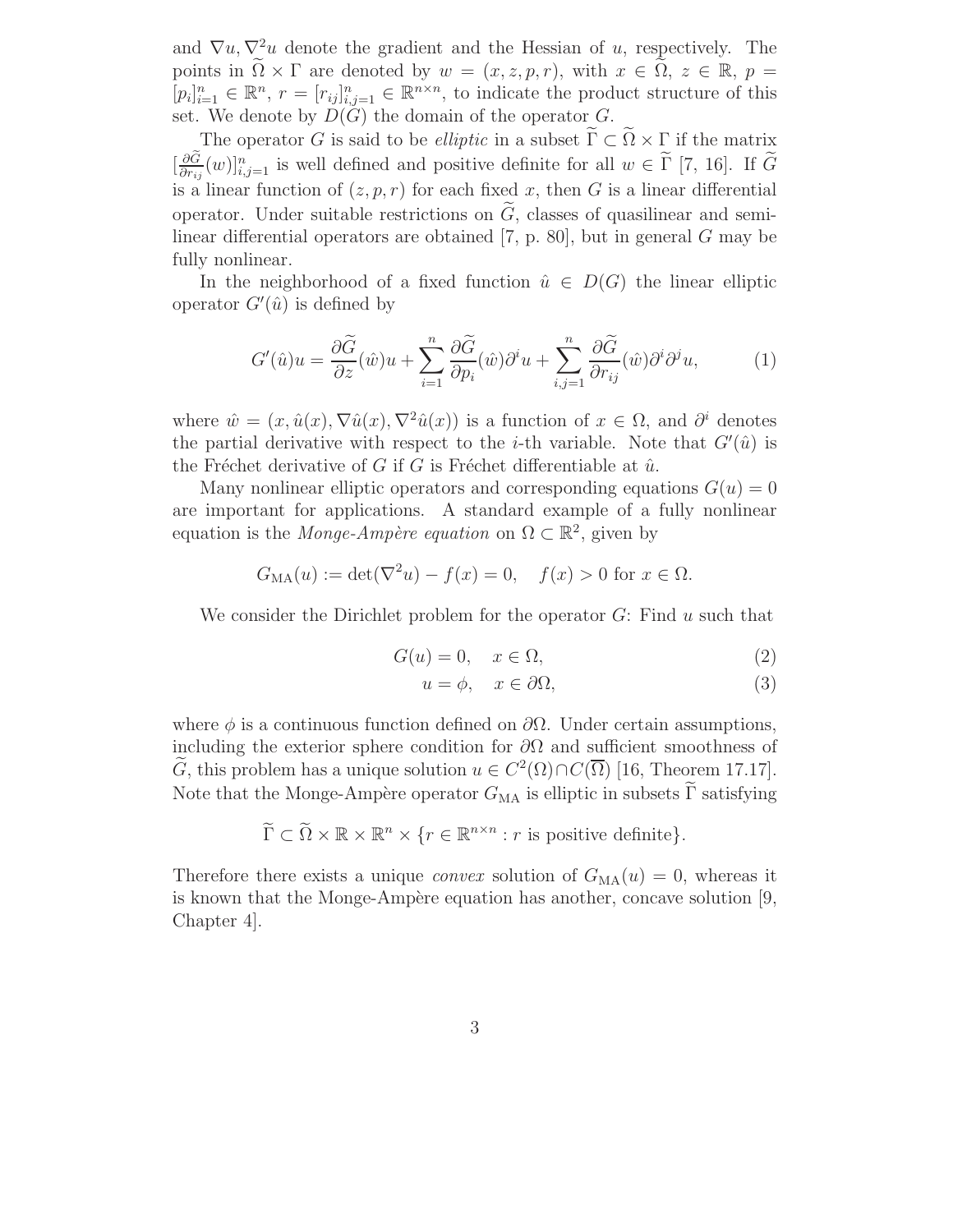### 2.2 Spline Spaces and Stable Splitting

As usual in the finite element method, the discretisation of the Dirichlet problem is done with the help of spaces of piecewise polynomial functions (splines). Let  $\triangle$  be a triangulation of a polyhedral domain  $\Omega \subset \mathbb{R}^n$ , that is a partition of  $\Omega$  into simplices such that the intersection of every pair of simplices is either empty or a common face. The space of multivariate splines of degree  $d$  and smoothness  $r$  is defined by

$$
S_d^r(\Delta) = \{ s \in C^r(\Omega) : s|_T \in P_d \text{ for all simplices } T \text{ in } \Delta \},\qquad(4)
$$

where  $d > r \geq 0$  and  $P_d$  is the space of polynomials of total degree d in n variables. Recall that the *star* of a vertex v of  $\triangle$ , denoted by star $(v)$  = star<sup>1</sup>(*v*), is the union of all simplices  $T \in \Delta$  attached to *v*. We define star<sup>j</sup>(*v*),  $j \geq 2$ , inductively as the union of the stars of all vertices of  $\triangle$  contained in  $star^{j-1}(v)$ , and  $star(T)$  as the union of the stars of all vertices of the simplex T.

Let  $\{\Delta^h\}_{h\in H}$  be a family of triangulations of  $\Omega$ , where h is the maximum edge length in  $\Delta^h$ . The triangulations in the family are said to be *quasiuniform* if there is an absolute constant  $c > 0$  such that  $\rho_T \geq ch$  for all  $T \in \Delta^h$ , where  $\rho_T$  denotes the radius of the inscribed sphere of the simplex  $T$ .

Let  $S^h \subset S_d^r(\Delta^h)$  be a linear space with basis  $s_1, \ldots, s_N$  and dual linear functionals  $\lambda_1, \ldots, \lambda_N : S^h \to \mathbb{R}$  such that  $\lambda_i s_j = \delta_{ij}$ . This basis is *stable* and *local* if there are three constants  $m \in \mathbb{N}$  and  $C_1, C_2 > 0$  independent of h such that (a) supp  $s_k$  is contained in star<sup>m</sup>(v) for some vertex v of  $\Delta^h$ , (b)  $||s_k||_{L^{\infty}(\Omega)} \leq C_1, k = 1, ..., N$ , and (c)  $|\lambda_k s| \leq C_2 ||s||_{L^{\infty}(\text{supp } s_k)}, k = 1, ..., N$ , for all  $s \in S^h$ , see [10, 11] and [7, Section 4.2.6].

To handle the Dirichlet boundary condition (3), the following subspace of  $S^h$  is important:

$$
S_0^h := \left\{ s \in S^h : s|_{\partial\Omega} = 0 \right\}.
$$

We say that S <sup>h</sup> admits a *stable splitting*

$$
S^h = S_0^h + S_b^h,
$$

if there is a stable local basis  $\{s_1, \ldots, s_N\}$  for  $S^h$  that can be split into two parts

$$
\{s_1, \ldots, s_N\} = \{s_1, \ldots, s_{N_0}\} \cup \{s_{N_0+1}, \ldots, s_N\},\
$$

where  $\{s_1, \ldots, s_{N_0}\}\$  and  $\{s_{N_0+1}, \ldots, s_N\}\$  are bases for the subspaces  $S_0^h$  and  $S_b^h$ , respectively. Note that the space  $S_b^h$  is not uniquely defined by the pair  $S<sup>h</sup>, S<sub>0</sub><sup>h</sup>$ . It was shown in [11, 12] (see also [7, Section 4.2.6]) how the stable splitting can be achieved for a modified Argyris finite element space.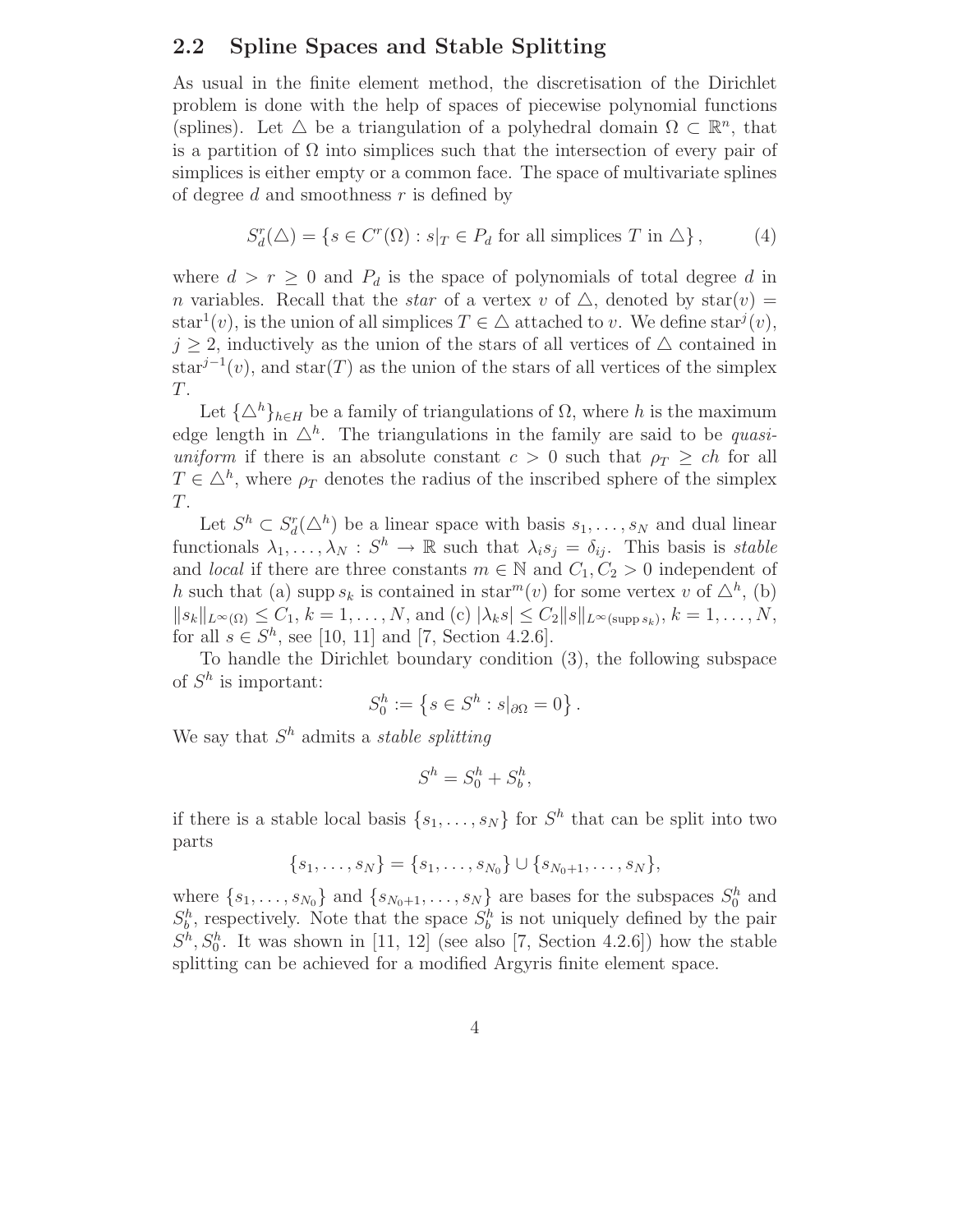#### 2.3 Böhmer's Method

Let  $u = \hat{u}$  be the solution of (2)–(3). According to [6, 7], its approximation  $\hat{u}^h \approx \hat{u}$  is sought as a solution of the following problem: Find  $\hat{u}^h \in S^h$  such that

$$
(G(\hat{u}^h), v^h)_{L^2(\Omega)} = 0 \quad \forall v^h \in S_0^h, \quad \text{and} \tag{5}
$$

$$
(\hat{u}^h, v_b^h)_{L^2(\partial\Omega)} = (\phi, v_b^h)_{L^2(\partial\Omega)} \quad \forall v_b^h \in S_b^h,
$$
\n
$$
(6)
$$

where  $(\cdot, \cdot)$  denotes the inner products in the respective Hilbert spaces. Since  $S_0^h$  and  $S_b^h$  are finite dimensional linear spaces, the problem (5)–(6) is equivalent to a system of algebraic equations with respect to the coefficients of  $\hat{u}^h$ in a basis of  $S^h$ .

**Theorem 1** ([7, Theorem 5.2]) *Let*  $\Omega$  *be a bounded convex polyhedral domain, and let*  $G : D(G) \to L^2(\Omega)$ *, with*  $D(G) \subset H^2(\Omega)$ *, satisfy Condition H of [7, Section 5.2.3]. Assume that* G *is continuously differentiable in the neighbourhood of an isolated solution*  $\hat{u}$  *of* (2)–(3)*, such that*  $\hat{u} \in D(G) \cap H^{\ell}(\Omega), \ell > 2$ , and  $G'(\hat{u}) : D(G) \cap H_0^1(\Omega) \to L^2(\Omega)$  is bound*edly invertible. Furthermore, assume that the spline spaces*  $S^h \subset S_d^1(\Delta^h)$ ,  $d \geq \ell - 1$ , on quasi-uniform triangulations  $\Delta^h$  possess stable local bases and *stable splitting*  $S^h = S_0^h + S_b^h$ , and include polynomials of degree  $\ell - 1$ . Then *the problem* (5)–(6) *has a unique solution*  $\hat{u}^h \in S^h$  *as soon as the maximum edge length* h *is sufficiently small. Moreover,*

$$
\|\hat{u}-\hat{u}^h\|_{H^2(\Omega)} \le Ch^{\ell-2} \|\hat{u}\|_{H^{\ell}(\Omega)}.
$$

Note that, in particular, all conditions of Theorem 1 are satisfied by the Monge-Ampère operators, where  $D(G_{\text{MA}}) = C^2(\Omega)$ , see [7, Example 3.26].

The nonlinear problem  $(5)$ – $(6)$  can be solved iteratively by a Newton method as suggested in [6], where the initial guess  $u_0^h \in S^h$  satisfies the boundary condition

$$
(u_0^h, v_b^h)_{L^2(\partial\Omega)} = (\phi, v_b^h)_{L^2(\partial\Omega)} \quad \forall v_b^h \in S_b^h,
$$

and the sequence of approximations  $\{u_k^h\}_{k\in\mathbb{N}}$  of  $\hat{u}^h$  is generated by

$$
u_{k+1}^h = u_k^h - w^h, \quad k = 0, 1, \dots,
$$

with  $w^h \in S_0^h$  being the solution of the linear elliptic problem:

Find 
$$
w^h \in S_0^h
$$
 such that  $(G'(u_k^h)w^h, v^h)_{L^2(\Omega)} = (G(u_k^h), v^h)_{L^2(\Omega)} \,\forall v^h \in S_0^h$ .

Clearly,  $w<sup>h</sup>$  can be found by using the standard finite element method. Under some additional assumptions on  $G$ , it is proved in [6, Theorem 9.1] that  $u_i^h$ converges to  $\hat{u}^h$  quadratically. Note that in the case when  $G(u)$  is only conditionally elliptic (e.g. elliptic only for a convex  $u$  for Monge-Ampère equation) the ellipticity of the above linear problem is only guaranteed for  $u_k^h$  sufficiently close to the exact solution  $\hat{u}$ .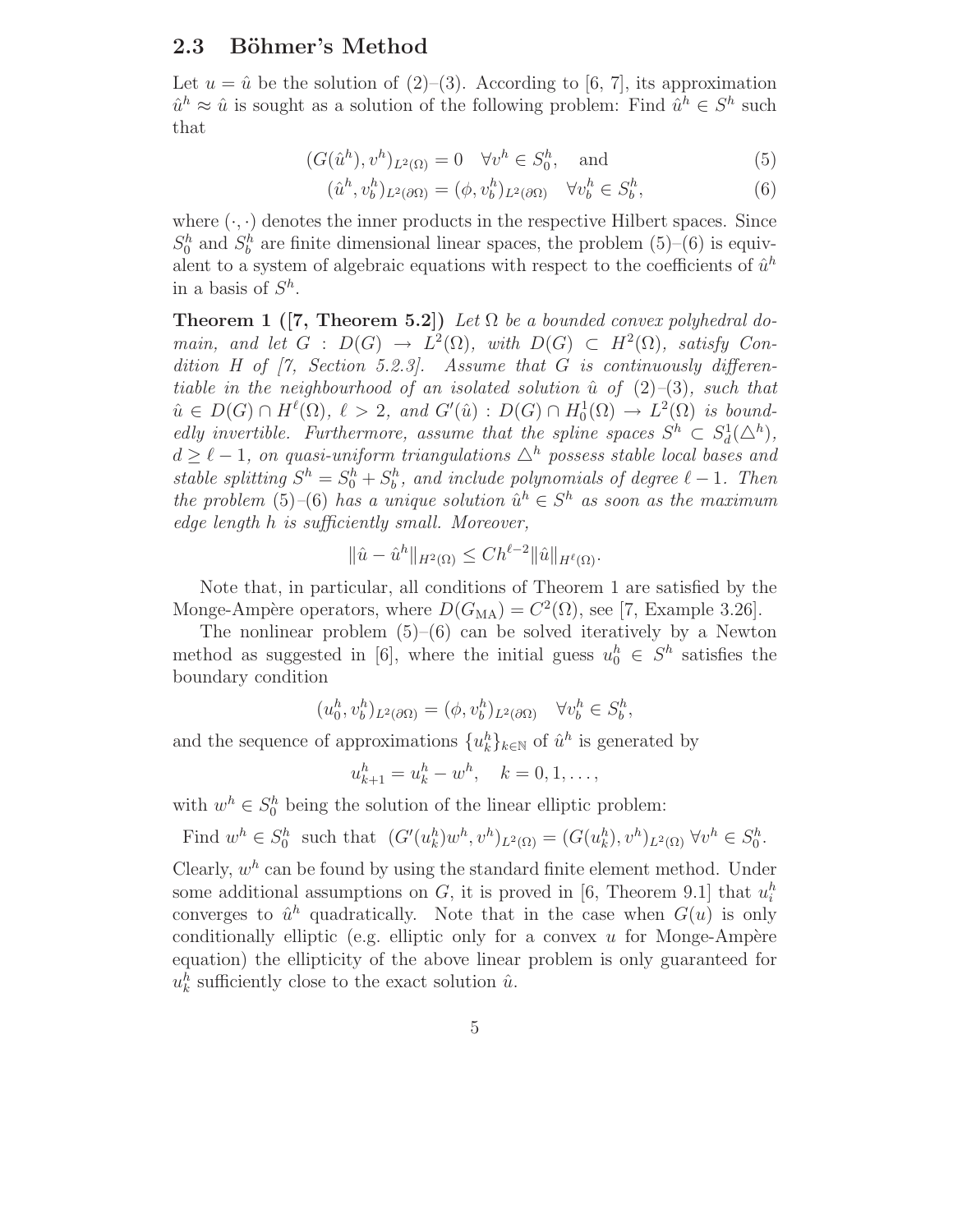# $3$   $C^1$  Finite Elements with Stable Splitting

### 3.1 Bernstein-Bézier Techniques

This section is devoted to the key concepts of the Bernstein-Bézier techniques we rely upon in our implementation of the finite element spaces suitable for Böhmer's method. A comprehensive treatment of these techniques can be found in [17]. We restrict to the case of two variables.

Let  $\Omega \subset \mathbb{R}^2$  be a polygonal domain and  $\triangle$  a triangulation of  $\Omega$ . For a given  $d \geq 1$ , let  $D_{d,\Delta} := \bigcup_{T \in \Delta} D_{d,T}$  be the set of *domain points*, where

$$
D_{d,T} := \left\{ \xi_{ijk} = \frac{iv_1 + jv_2 + kv_3}{d} \right\}_{i+j+k=d}
$$

for each triangle  $T := \langle v_1, v_2, v_3 \rangle$  in  $\triangle$ . We will use the following terminology for certain subsets of  $D_{d,T}$ . We refer to the set

$$
R_n(v) := \{ \xi_{ijk} \in D_{d,\Delta} : i = d - n \}, \quad 0 \le n \le d,
$$

of domain points as the *ring* of radius n around the vertex v and refer to the set

$$
D_n(v) := \bigcup_{m=0}^n R_m(v)
$$

as the  $disk$  of radius n around the vertex  $v$ .

Recall that every  $v \in \mathbb{R}^2$  can be uniquely represented in the form

$$
v = \sum_{i=1}^{3} b_i v_i, \qquad \sum_{i=1}^{3} b_i = 1,
$$

where the components of the triplet  $(b_1, b_2, b_3)$  are called the *barycentric coordinates* of v relative to the triangle  $T := \langle v_1, v_2, v_3 \rangle$ . Barycentric coordinates are linear functions of  $v$ , and the functions

$$
B_{ijk}^d(v) := \frac{d!}{i!j!k!}b_1^i b_2^j b_3^k, \quad i+j+k=d,
$$

are the *Bernstein-B´ezier basis polynomials* of degree d associated with triangle T. Every polynomial p of total degree d can be written uniquely as

$$
p = \sum_{i+j+k=d} c_{ijk} B_{ijk}^d,
$$

where  $c_{ijk}$  are the *Bézier coefficients* of p. For each  $s \in S_d^0(\triangle)$  and  $\xi = \xi_{ijk} \in$  $D_{d,\Delta}$  we denote by  $c_{\xi}$  the coefficient  $c_{ijk}$  of the restriction of s to any triangle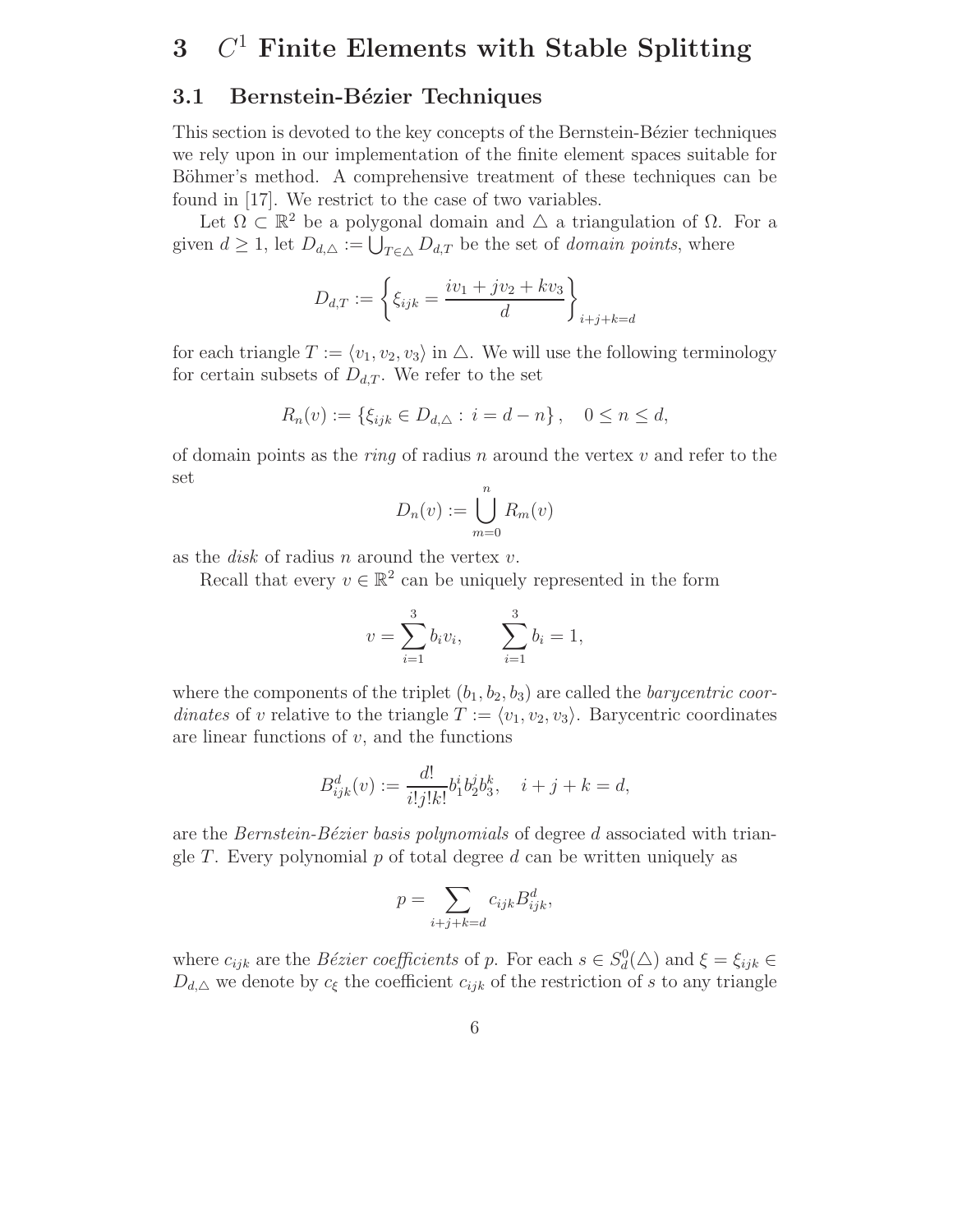$T \in \Delta$  containing  $\xi$ . (Because of the continuity of s the coefficient  $c_{\xi}$  does not depend on the particular choice of such triangle.)

A key concept for dealing with spline spaces in Bernstein-Bézier form is that of a minimal determining set. The set  $M \subset D_{d,\Delta}$  is a *determining set* for a linear space  $S \subset S_d^0(\triangle)$  if

$$
s \in S
$$
 and  $c_{\xi} = 0 \quad \forall \xi \in M \Rightarrow s = 0,$ 

and M is a *minimal determining set* (MDS) for the space S if there is no smaller determining set. Then dim S equals the cardinality  $\#\{M\}$  of M.

Usually subspaces  $S \subset S_d^0(\triangle)$  are defined with the help of certain *smoothness conditions* which can be explicitly written down as linear equations involving the coefficients  $c_{\xi}$ ,  $\xi \in D_{d,\Delta}$ . For a given minimal determining set M for S, if we assign values to the coefficients  ${c_{\xi}}_{\xi \in M}$ , then the remaining coefficients  $c_{\eta}$ ,  $\eta \in D_{d,\Delta} \backslash M$  of a spline  $s \in S$  can be computed using the smoothness conditions. Hence, an MDS M can be used to construct the M-basis  $\{s_{\xi}\}_{\xi \in M}$  for S by requiring that the Bézier coefficients  $c_{\eta}$ ,  $\eta \in M$ , of  $s_{\xi}$  satisfy  $c_{\xi} = 1$  and  $c_{\eta} = 0$  for all  $\eta \in M \setminus \{\xi\}.$ 

We now introduce the concept of a stable and local MDS, which applies to algorithms of constructing an MDS for any triangulation of a given family, for example for all triangulations in two variables with a given lower bound on the minimum angle of the triangles. Let

$$
\Gamma_{\eta} := \{ \xi \in M : c_{\eta} \text{ depends on } c_{\xi} \}, \qquad \eta \in D_{d,\triangle} \backslash M,
$$

where we say that  $c_{\eta}$  depends on  $c_{\xi}$ ,  $\xi \in M$ , if the value of  $c_{\eta}$  for a spline  $s \in S$  is changed when we change the value of  $c_{\xi}$ . This simply means that the coefficient  $c_n$  of the basis spline  $s_{\xi}$  is not zero. A minimal determining set M for a space S is said to be *local* if there exists an absolute integer constant  $\ell$  not depending on  $\Delta$  such that

$$
\Gamma_{\eta} \subset \text{star}^{\ell}(T_{\eta}) \quad \forall \eta \in D_{d,\triangle} \backslash M,
$$

where  $T_{\eta}$  is a triangle containing  $\eta$ . Moreover, M is called *stable* if there exists a constant K which may depend only on  $d, \ell$  and the smallest angle  $\theta_{\Delta}$  in the triangulation  $\Delta$  such that

$$
|c_{\eta}| \leq K \max_{\xi \in \Gamma_{\eta}} |c_{\xi}| \quad \forall \eta \in D_{d,\triangle} \backslash M.
$$

If M is a stable local MDS, then the corresponding M-basis of S is stable and local in the sense of Section 2.2. A stable splitting of this basis can often be achieved by an appropriate splitting of the MDS, which leads to the following definition.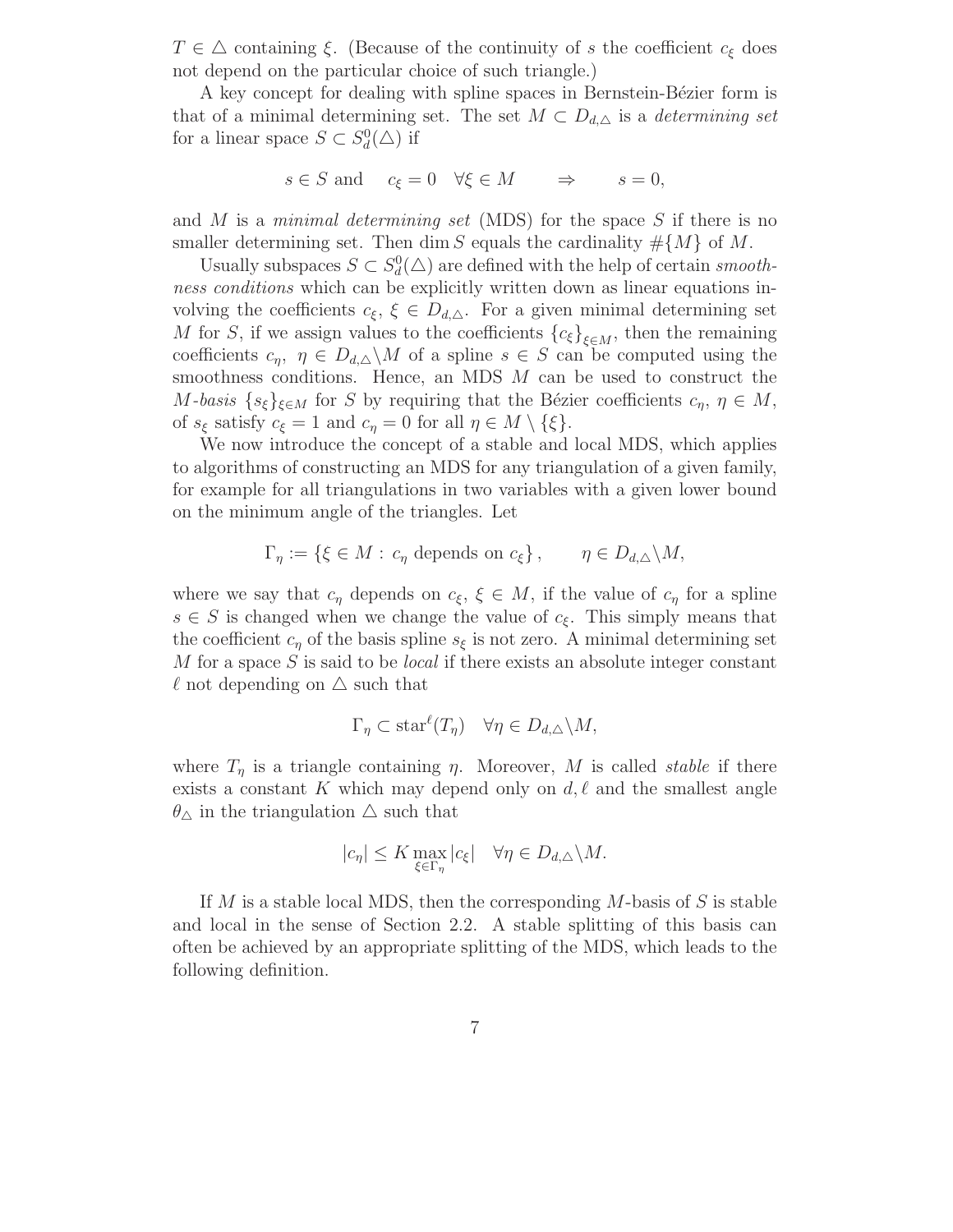**Definition 2** *Assume that the space*  $S \subset S_d^0(\triangle)$  *has a stable local MDS M and let*

$$
S_0 := \{ s \in S \; : \; s|_{\partial \Omega} = 0 \} \,. \tag{7}
$$

*The MDS* M *is said to admit a* stable splitting *if* M *is the disjoint union of two subsets*  $M_0, M_b \subset M$  *such that* 

$$
S_0 = \{ s \in S : c_{\xi} = 0 \,\forall \xi \in M_b \}
$$
\n
$$
(8)
$$

and  $M_0$  and  $M_b$  are stable local MDS for the spaces  $S_0$  and  $S_b$ , respectively, *where*

$$
S_b := \{ s \in S : c_{\xi} = 0 \; \forall \xi \in M_0 \} \,.
$$
 (9)

Note that if M is a stable local MDS, and  $M = M_0 \cup M_b$  is a disjoint union, then it is a stable splitting as soon as (8) holds.

If M admits a stable splitting, then  $S = S_0 + S_b$  and it is easy to see that

$$
\{s_{\xi}\}_{\xi \in M} = \{s_{\xi}\}_{\xi \in M_0} \cup \{s_{\xi}\}_{\xi \in M_b}
$$

is a stable splitting of the stable local basis  $\{s_{\xi}\}_{\xi \in M}$ .

### 3.2 Modified Argyris Space

Recall that the *superspline* spaces  $S_d^{r,p}$  $d_d^{r,\rho}(\Delta)$ ,  $r \leq \rho \leq d$ , of  $S_d^r(\Delta)$  are defined as

$$
S_d^{r,\rho}(\Delta) = \{ s \in S_d^r(\Delta) : s \in C^{\rho}(v) \,\forall v \in V \},\tag{10}
$$

where V is the set of all vertices of  $\triangle$ .

The *Argyris finite element space* is obtained by choosing  $d = 5$ ,  $r = 1$ and  $\rho = 2$  in (10). Now for each  $v \in V$ , let  $T_v$  be one of the triangles sharing the vertex v and let  $M_v := D_2(v) \cap T_v$ . For each edge e of the triangulation  $\triangle$ , let  $T_e := \langle v_1, v_2, v_3 \rangle$  be one of the triangles sharing the edge  $e := \langle v_2, v_3 \rangle$ and let  $M_e := \{\xi_{122}^{T_e}\}\.$  Then from [17, Theorem 6.1] we have

Theorem 3 *The dimension of the Argyris finite element space is given by* dim  $S_5^{1,2}$  $5^{1,2}(\triangle) = 6 \# \{V\} + \# \{E\}, \text{ and}$ 

$$
M = \bigcup_{v \in V} M_v \cup \bigcup_{e \in E} M_e \tag{11}
$$

*is a stable local minimal determining set for*  $S_5^{1,2}$  $j_{5}^{1,2}(\triangle).$ 

The *modified Argyris space*  $\tilde{S}$  [11, 12] is given by

$$
\tilde{S} := \left\{ s \in S_5^1(\triangle) : s \in C^2(v), \text{ for all interior vertices } v \text{ of } \triangle \right\}. \tag{12}
$$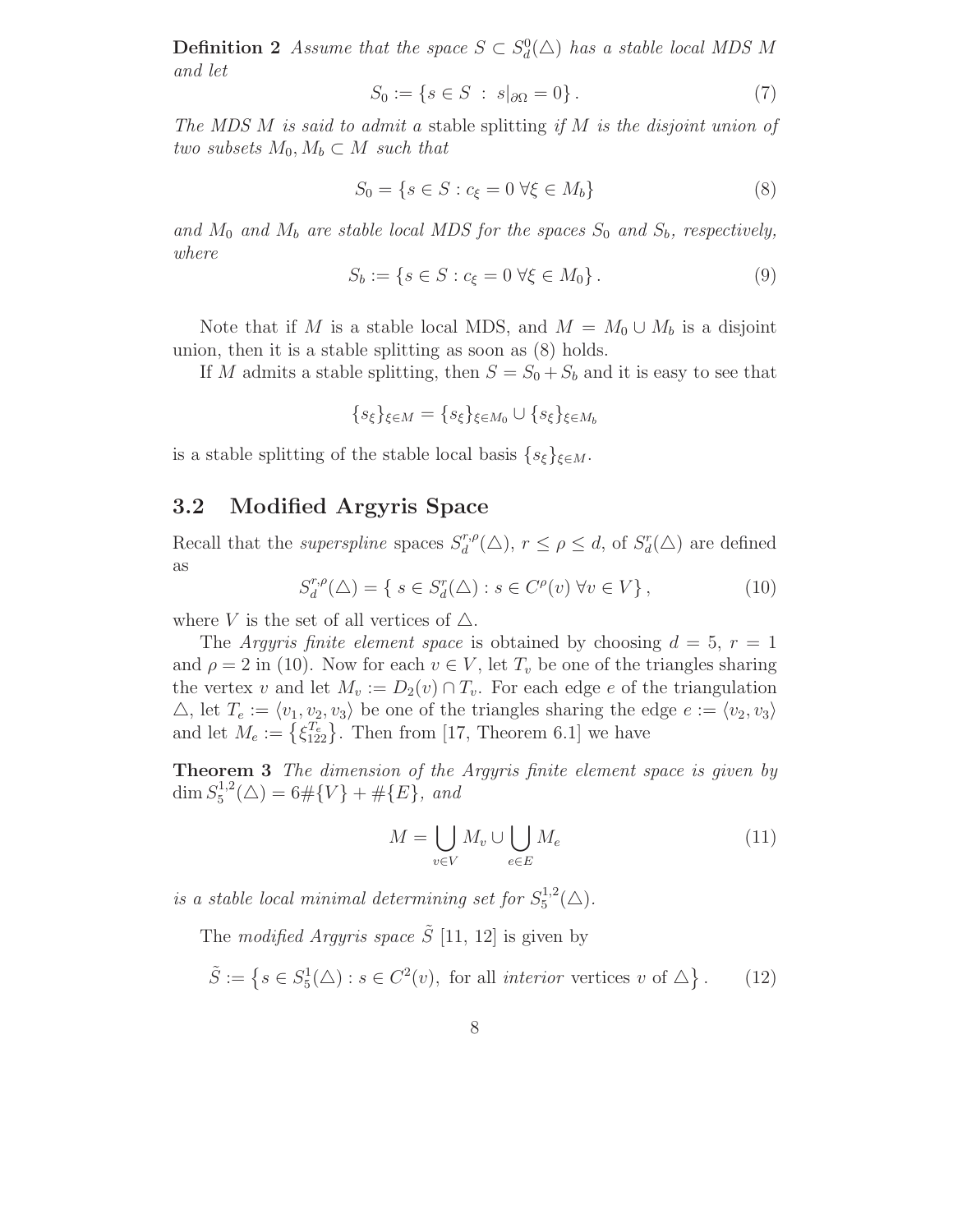We now introduce some further notation that will help us to describe a stable local MDS for S. Let  $V_I$  and  $V_B$  denote the sets of interior and boundary vertices of  $\triangle$ , respectively, and let  $E_I$  and  $E_B$  represent the sets of interior and boundary edges, such that  $V = V_I \cup V_B$ ,  $E = E_I \cup E_B$ . Let, furthermore,  $E_v = \{e_1, e_2, \dots, e_n\}$  denote all edges of  $\triangle$  emanating from a vertex  $v \in V$ , in counterclockwise order. For each  $e_i$ , let  $\xi_i$  be the (unique) domain point in  $R_2(v) \cap e_i$ ,  $i = 1, \ldots, n$ . For each  $v \in V$ , we choose a triangle  $T_v$  as above, where we assume in addition that  $T_v$  shares an edge with the boundary of  $\Omega$ if  $v \in V_B$ . We define  $M_v$  and  $M_e$  as above, and set

$$
\tilde{M}_v := M_v \cup \{\xi_1, \xi_2, \cdots, \xi_n\}.
$$

Theorem 4 ([12, Theorem 4]) *The dimension of the modified Argyris space*  $\tilde{S}$  *is given by* dim  $\tilde{S} = 6 \# V_I + \# E + \sum_{v \in V_B} (4 + \# E_v)$ , and

$$
\tilde{M} := \bigcup_{v \in V_I} M_v \cup \bigcup_{e \in E} M_e \cup \bigcup_{v \in V_B} \tilde{M}_v.
$$
\n(13)

*is a stable local MDS for*  $\tilde{S}$ *.* 

We now split M into two disjoint subsets  $\tilde{M}_0$  and  $\tilde{M}_b$  as follows. Let

$$
\left(\bigcup_{v\in V_I} M_v \cup \bigcup_{e\in E} M_e\right) \subset \tilde{M}_0,\tag{14}
$$

and let all points of  $\tilde{M}$  lying on the boundary be in  $\tilde{M}_b$ . Also let

$$
\{R_2(v) \cap \tilde{M}_v\} \backslash \{e_1, e_n\} \in \tilde{M}_0, \text{ for each } v \in V_B.
$$

Now only one point in  $R_1(v) \cap \tilde{M}_v$ , for each  $v \in V_B$ , is not assigned to either  $\tilde{M}_0$  or  $\tilde{M}_b$ . We denote this point by  $\xi_v$ . Where  $\xi_v$  belongs depends on the geometry of the boundary edges attached to v.

- If boundary edges attached to v are non-collinear, then  $\xi_v \in \tilde{M}_b$ .
- If boundary edges attached to v are collinear, then  $\xi_v \in \tilde{M}_0$ .

Now we are in position to formulate the theorem about stable splitting for the modified Argyris space.

**Theorem 5** ([12])  $\tilde{M} = \tilde{M}_0 \cup \tilde{M}_b$  is the stable splitting of the stable local *MDS M* for *S*.

Stable splitting of an MDS is impossible for the standard Argyris space in general, as the following result shows.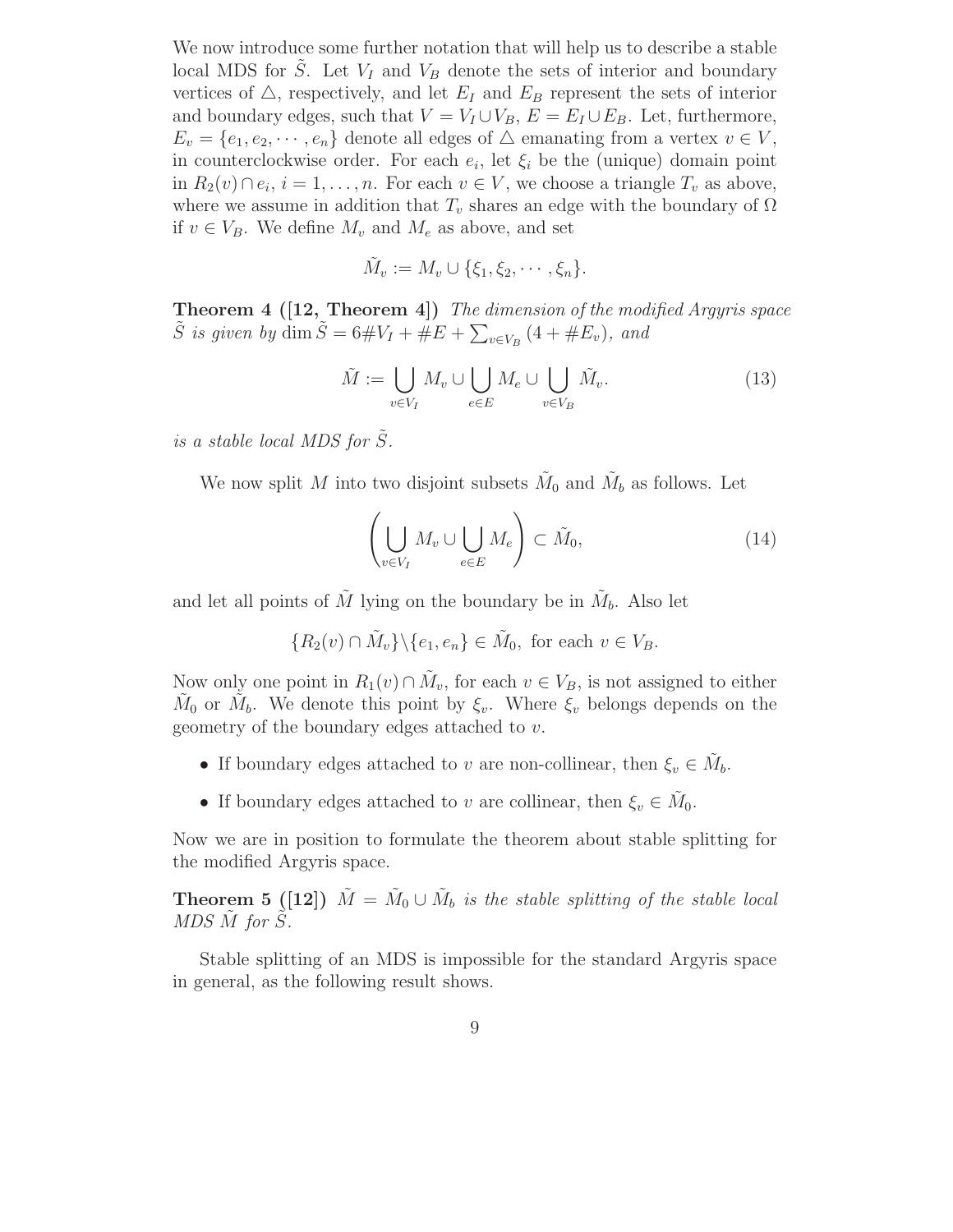Theorem 6 ([12]) *No MDS for the Argyris space can be stably split on arbitrary triangulations.*

As we will see in the next section, a key step in the implementation of the finite element stiffness matrices using Bernstein-Bézier techniques is the computation of the Bézier coefficients of the basis splines  $\{s_{\xi}\}_{\xi \in M}$  corresponding to an MDS M. We therefore conclude this section by providing Algorithm 1 that gives all details of this computation for the basis splines of the modified Argyris space.

### 4 Implementation of Böhmer's Method

In this section we describe in detail our implementation of Böhmer's method using Bernstein-Bézier techniques. We study the numerical approximation of Dirichlet problem  $(2)-(3)$  for a fully nonlinear equation of second order.

#### Discretisation

Recall that  $\Delta^h$  is a quasi-uniform triangulation of a convex polygonal domain  $\Omega \subset \mathbb{R}^2$ . As discussed in Section 2, solving the nonlinear problem (2)-(3) by Böhmer's method amounts to running a Newton-Kantorovich iteration scheme to get a sequence  $\{u_k^h\}_{k\in\mathbb{Z}_+}$  of approximations of  $\hat{u}$  generated by

$$
u_{k+1}^h = u_k^h - w^h, \quad k = 0, 1, \dots,
$$
\n(17)

where  $w^h \in S_0^h$  is the solution of the linear elliptic problem: Find  $w^h \in S_0^h$ such that

$$
(G'(u_k^h)w^h, v^h)_{L^2(\Omega)} = (G(u_k^h), v^h)_{L^2(\Omega)} \,\forall v^h \in S_0^h,
$$
\n(18)

where  $G'$  is the linearisation  $(1)$  of the nonlinear operator  $G$ . We solve this linear equation by using the standard Galerkin finite element method with the modified Argyris space  $\tilde{S}^h$  on  $\Delta^h$  as an approximating space, with the stable splitting  $\tilde{S}^h = \tilde{S}_0^h + \tilde{S}_b^h$  according to Theorem 5.

After a standard transformation to the weak form, (18) is translated into the following problem: Find  $w^h \in \tilde{S}_0^h$  such that for all  $v^h \in \tilde{S}_0^h$ ,

$$
\int_{\Omega} \nabla w^h \cdot A \nabla v^h dx + \int_{\Omega} v^h b \cdot \nabla w^h dx + \int_{\Omega} c w^h v^h dx = \int_{\Omega} f v^h dx, \qquad (19)
$$

where  $A = \left[\frac{\partial \widetilde{G}}{\partial r_i}\right]$  $\frac{\partial \widetilde{G}}{\partial r_{ij}}(w^h_k)\bigg]_i^2$  $\frac{2}{i,j=1},\ b=\Big[\frac{\partial \widetilde{G}}{\partial p_i}$  $\frac{\partial \widetilde{G}}{\partial p_i} (w^h_k) \bigg]_i^2$  $\sum_{i=1}^{2}$ ,  $f = G(u_k^h)$  and  $c = \frac{\partial \tilde{G}}{\partial z}(w_k^h)$ .

If  $(s_1, \ldots, s_{N_0})$  is a basis of  $\tilde{S}_0^h$ , then, as usual in the finite element method, (19) results in the linear system

$$
(\mathcal{S} + \mathcal{B}^t + \mathcal{M})a = \mathcal{L}
$$
 (20)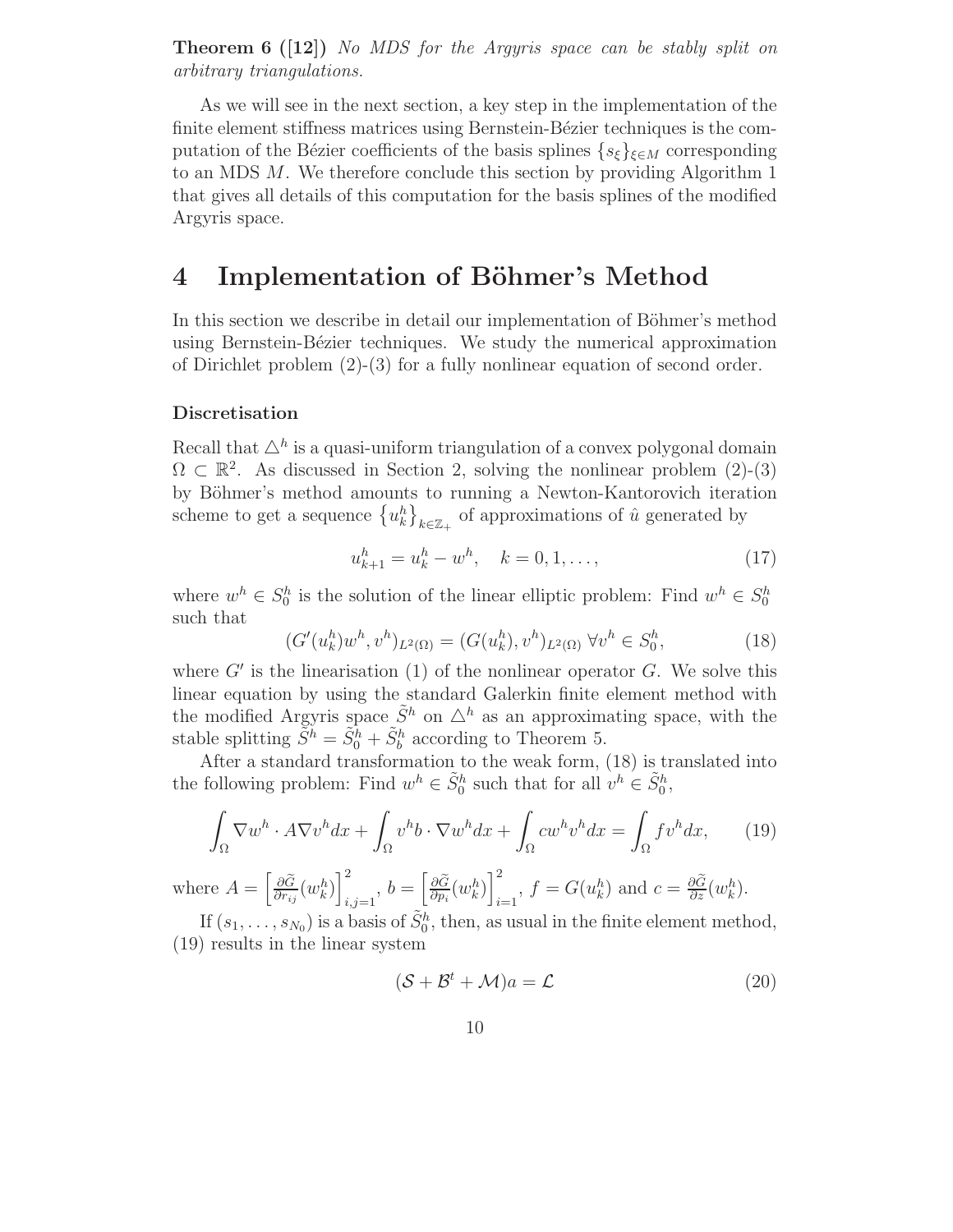Algorithm 1 Compute Bézier coefficients of a basis spline  $s_{\xi}$ ,  $\xi \in M$ .

**Require:** Given  $\xi$ , initialize  $\{c_{\eta} : \eta \in D_{5,\Delta}\}\)$  by zeros and set  $c_{\xi} = 1$ . Recall that  $T_e$  is triangle sharing the edge  $e \in E$ . Let  $\tilde{T}_e$  be the other triangle sharing the edge  $e$  if  $e \in E_I$ .

**Ensure:** Compute  $c_n \forall \eta \in D_\triangle \backslash M$ .

- 1. if  $\xi \in M_v$ ,  $v \in V_I$  then<br>2. Find triangles  $\{T_k\}_{k=1}^k$
- 2. Find triangles  $\{T_{\kappa}\}_{\kappa=1}^k$  attached to vertex v, arranged in anti-clockwise order, with  $T_1 := T_v$ .
- 3. Move anti-clockwise by computing  $c_{\nu}, \nu \in D_2(v) \cap T_{\kappa+1}$  from known coefficients  $c_{\eta}, \eta \in D_2(v) \cap T_{\kappa}, \ \kappa = 1, \cdots, k-1$ , using  $C^1$  and  $C^2$ smoothness conditions [17, Lemma 2.30]. We write these smoothness conditions explicitly. Let  $T_1 := \langle v, v_2, v_1 \rangle$  and  $T_2 := \langle v_3, v, v_1 \rangle$  are two of the triangles attached to vertex v then we compute  $c'_{\nu}, \nu \in D_2(v) \cap T_2$ from known coefficients  $c_{\eta}, \eta \in D_2(v) \cap T_1$  as follows

$$
c'_{131} = b_1c_{401} + b_2c_{311} + b_3c_{302}, \t\t(15)
$$

$$
c'_{140} = b_1c_{500} + b_2c_{410} + b_3c_{401}, \t\t(16)
$$

$$
c'_{230} = b_1^2 c_{500} + 2b_1 b_2 c_{410} + b_2^2 c_{320} + 2b_2 b_3 c_{311} + b_3^2 c_{302} + 2b_3 b_1 c_{401},
$$

where  $(b_1, b_2, b_3)$  are barycentric coordinates of  $v_3$  w.r.to  $T_1$ .

4. For each edge  $e \in E_v$ . Let the edge  $e := \langle v, v_1 \rangle$  be shared by triangles  $T_e := \langle v, v_2, v_1 \rangle$  and  $\tilde{T}_e := \langle v_3, v, v_1 \rangle$ . We compute  $c_{122}^{\tilde{T}_e}$  using  $C^1$ smoothness condition over  $e$  [17, Lemma 2.30]

$$
c_{122}^{\tilde{T}_e} = b_1 c_{302},
$$

where  $(b_1, b_2, b_3)$  are barycentric coordinates of  $v_3$  w.r.to  $T_e$  and  $c_{302}$  is known for  $\xi_{302} \in D_2(v)$ .

- 5. else if  $\xi \in \tilde{M}_v$ ,  $v \in V_B$  then
- 6. Do as in 2) by choosing  $T_1 := T_v$  be one of the boundary triangles attached to v.
- 7. Compute  $c_{\nu}, \nu \in \{D_2(v) \cap T_{\kappa+1}\}\setminus \tilde{M}_v$  from known coefficients  $c_{\eta}, \eta \in$  $D_2(v) \cap T_{\kappa}, \ \kappa = 1, \cdots, k-1$ , using the same  $C^1$  smoothness conditions  $(15)-(16)$ .
- 8. Do as in 4) only for  $e \in E_v \backslash E_B$ .
- 9. else if  $\xi \in M_e$ ,  $e \in E_I$  then<br>10. Let the edge  $e := \langle v_1, v_2 \rangle$
- Let the edge  $e := \langle v_1, v_2 \rangle$  is shared by triangles  $T_e := \langle v_1, v_4, v_2 \rangle$  and  $\tilde{T}_e = \langle v_3, v_1, v_2 \rangle$ . Then  $\xi := \xi_{212}^{T_e}$  and we compute  $c_{122}^{T_e}$  with the help of  $c_{212}^{T_e} = 1$  using  $C^1$  smoothness condition over e given by

$$
c_{122}^{\tilde{T}_e} = b_3,
$$

where  $(b_1, b_2, b_3)$  are barycentric coordinates of  $v_3$  w.r.to  $T_e$ .

11. end if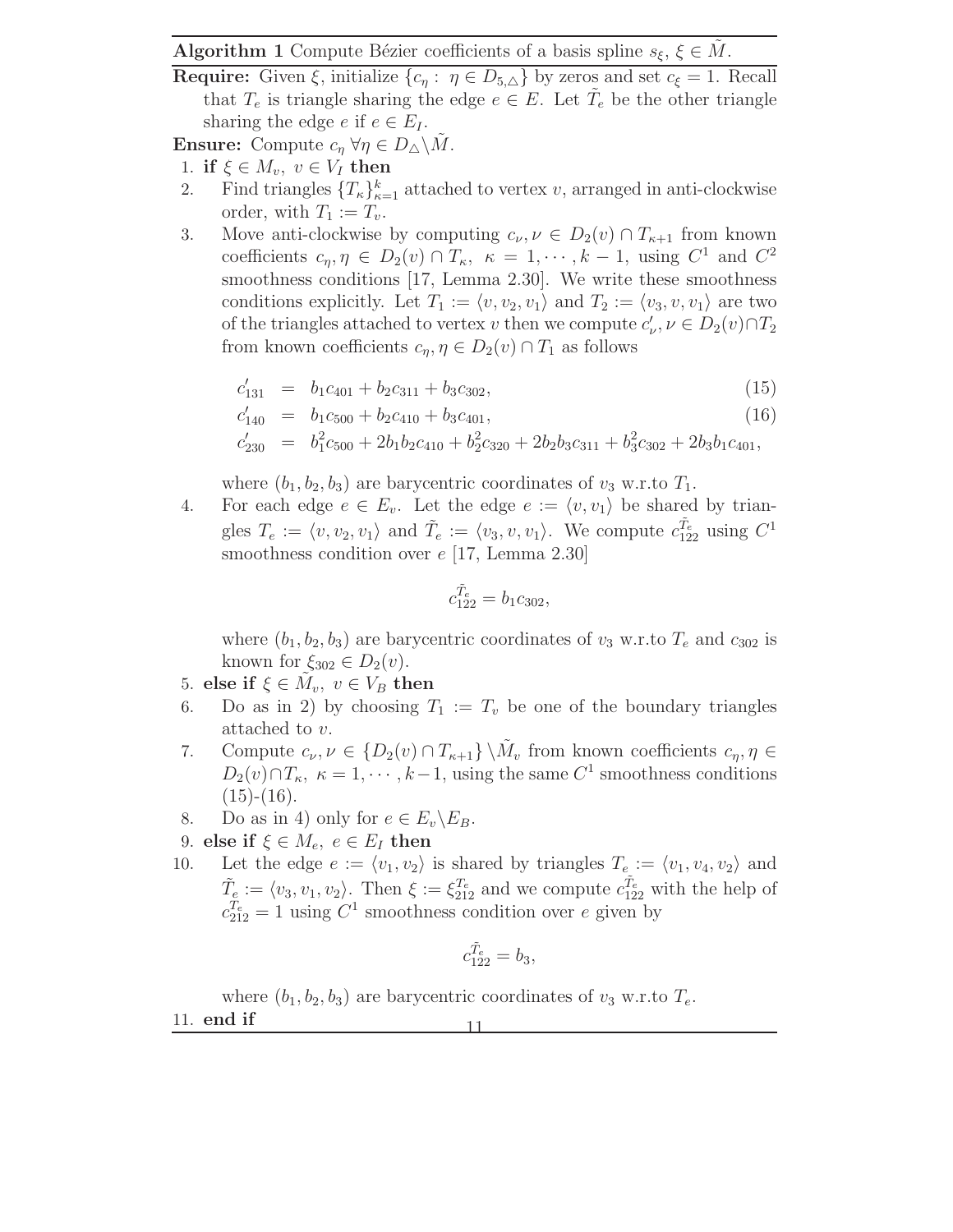where a is the vector of the coefficients in the expansion  $w^h = \sum_{i=1}^{N_0} a_i s_i$ , and  $\mathcal{S}, \mathcal{B}, \mathcal{M}$  and  $\mathcal{L}$  are the stiffness, convection and mass matrices and the load vector, respectively, with the entries, for  $i, j = 1, \ldots, N_0$ , defined as

$$
\mathcal{S}_{ij} = \int_{\Omega} \nabla s_i \cdot A \nabla s_j dx, \ \mathcal{B}_{ij} = \int_{\Omega} s_j b \cdot \nabla s_i dx, \ \mathcal{M}_{ij} = \int_{\Omega} c s_i s_j dx, \ \mathcal{L}_i = \int_{\Omega} f s_i dx.
$$

It is worth emphasising that we do not use these formulae directly to compute the system matrices. Before we describe how we compute them let us define a transformation matrix  $\mathcal T$  required for this.

#### Transformation Matrix

Let  $\{T_{\kappa}\}_{\kappa=\frac{1}{2}l}^N$  be the triangles in  $\Delta^h$  with some fixed ordering. Recall that any spline  $s \in \tilde{S}^h$  restricted to the triangle  $T_{\kappa}$  can be written in the form

$$
s|_{T_{\kappa}} = \sum_{i+j+k=5} c_{ijk} B_{ijk}^5,
$$

where  $c_{ijk}$  are Bézier coefficients of s on  $T_{\kappa}$ . Let  $\mathbf{C}_{T_{\kappa}}, \kappa = 1, \cdots, N_t$ , denote the row vector of these coefficients  $c_{ijk}$  of s on  $T_{\kappa}$ , where we use the lexicographic order as in [17, p. 23] to arrange these coefficients. That is, the triples of the indices  $(i, j, k)$  are arranged by the ordering function

$$
q(i, j, k) = {j + k + 1 \choose 2} + k + 1.
$$

Let  $\mathbf{V}(s)$  be a row vector of all  $\mathbf{C}_{T_{\kappa}}$ 's,  $\kappa = 1, \cdots, N_t$ , for a spline s, ordered according to the triangles  $\{T_{\kappa}\}_{\kappa=1}^{N_t}$ ,

$$
\mathbf{V}(s) = \left[\mathbf{C}_{T_1}, \mathbf{C}_{T_2}, \cdots, \mathbf{C}_{T_{N_t}}\right].
$$

Now, if we construct a matrix by taking these vectors  $V(s_i)$  for the basis splines  $s_1, \ldots, s_{N_0}$  as its rows, then this matrix is our desired *transformation matrix*  $\mathcal{T}$ ,

$$
\mathcal{T} = [\mathbf{V}(s_1)^t, \dots, \mathbf{V}(s_{N_0})^t]^t.
$$

Let  $\tilde{S}_5(\triangle^h)$  denote the space of all discontinuous quintic splines over the same triangulation  $\Delta^h$ . Clearly,  $\mathcal{T}^t$  represents the transformation that maps the vector  ${c_{\xi}}_{\xi \in \tilde{M}}$  corresponding to  $s \in \tilde{S}_0^h$  onto the array of the coefficients of s in the basis of the space  $\tilde{S}_5(\triangle^h)$  defined by the quintic Bernstein basis polynomials  $B_{ijk}^5$  on all triangles.

Now let  $\hat{\mathcal{S}} = \text{diag}(\hat{\mathcal{S}}_{T_{\kappa}}, T_{\kappa} \in \triangle^h), \ \hat{\mathcal{B}} = \text{diag}(\hat{\mathcal{B}}_{T_{\kappa}}, T_{\kappa} \in \triangle^h)$  and  $\hat{\mathcal{M}} =$ diag  $(\hat{\mathcal{M}}_{T_{\kappa}}, T_{\kappa} \in \Delta^h)$  be the block matrices with blocks defined by  $\hat{\mathcal{S}}_{T_{\kappa}}=% {\textstyle\sum\nolimits_{\alpha}} e_{\alpha}e^{\frac{i}{2}\omega_{\alpha}t}$ Z  $\int_{T_{\kappa}}\nabla B_{ijk}^5\mathcal{A}\nabla B_{rst}^5dx,\ \hat{\mathcal{B}}_{T_{\kappa}}=0$  $T_\kappa$  $B_{ijk}^5b\cdot \nabla B_{rst}^5dx$ ,  $\hat{\mathcal{M}}_{T_{\kappa}}=$ Z  $T_{\kappa}$  $cB_{ijk}^5B_{rst}^5dx$ .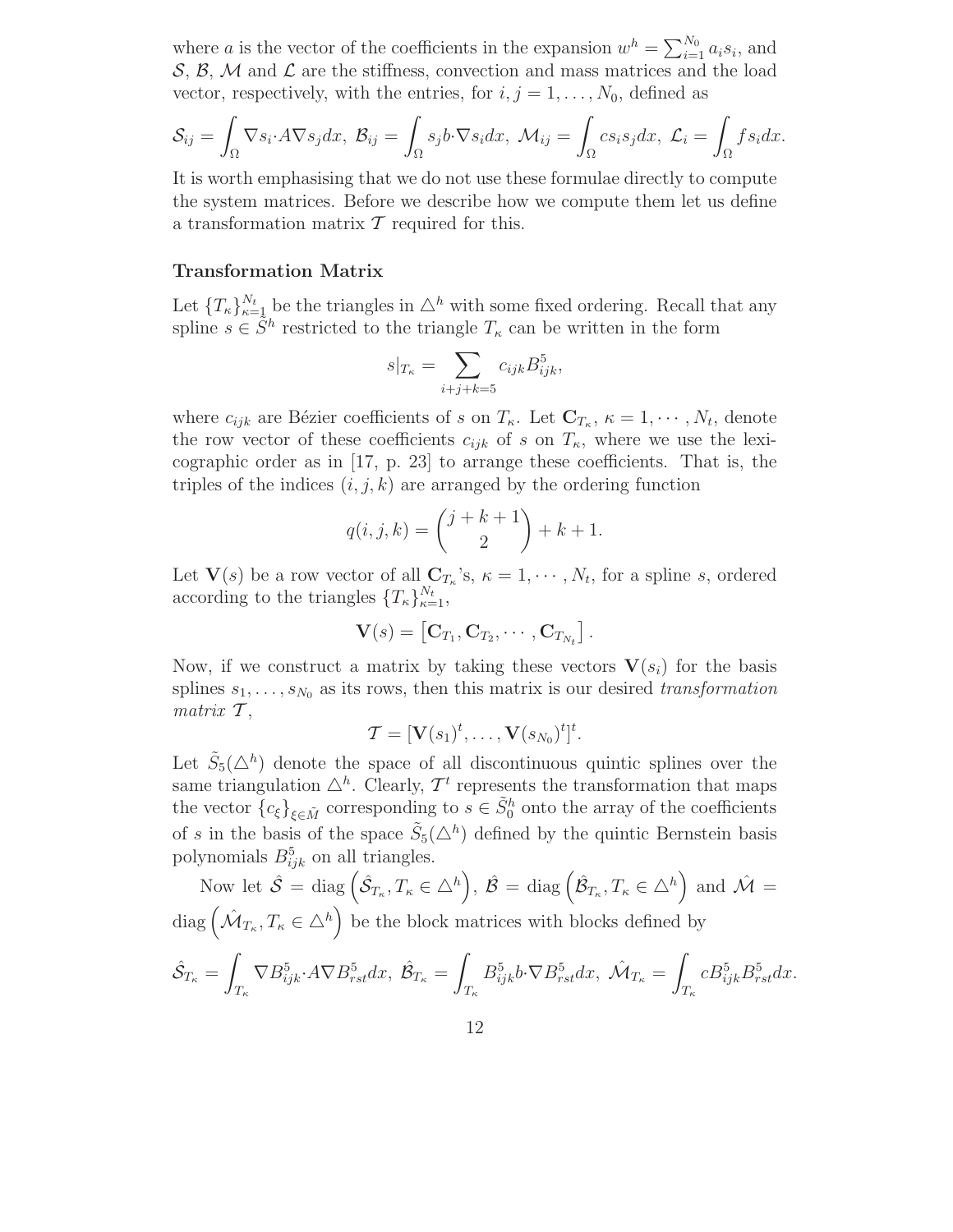Then we can compute the system matrices in (20) by using the relations

$$
S=T\hat{S}T^t, B=T\hat{B}T^t, \mathcal{M}=T\hat{\mathcal{M}}T^t.
$$

Note that this method of computing the system matrices is particularly efficient as it is shown in [1] that the matrices  $\mathcal{S}, \mathcal{B}$  and  $\mathcal{M}$  can be computed in optimal complexity (constant cost per entry) even for high polynomial orders, and the matrix  $\mathcal T$  is sparse because the basis splines are locally supported.

#### Boundary Conditions

As discussed in Section 2, in order to impose the non-homogeneous boundary conditions we require that the initial guess  $u_0^h \in \tilde{S}^h$ , satisfy the following condition

$$
(u_0^h, v_b^h)_{L^2(\partial\Omega)} = (\phi, v_b^h)_{L^2(\partial\Omega)} \quad \forall v_b^h \in \tilde{S}_b^h.
$$

Now if  $(s_1, \ldots, s_{N_0}, s_{N_0+1}, \ldots, s_N)$  is the  $\tilde{M}$ -basis for the space  $\tilde{S}^h$  and  $(s_{N_0+1}, \ldots, s_N)$ is a basis for  $\tilde{S}_b^h$ , then the above boundary condition is reduced to the matrix equation

$$
\mathcal{M}_b \mathcal{C}_b = \mathcal{L}_b,
$$

where  $\mathcal{M}_b = \left[\int_{\partial\Omega} s_i s_j ds\right]_{i,j=N_0+1}^N$  and  $\mathcal{L}_b = \left[\int_{\partial\Omega} \phi s_i ds\right]_{i=N_0+1}^N$ . It is important to mention that  $s_i|e, e \in E$ , are univariate polynomials and they keep the univariate BB-form [17, Remark 2.4]. Moreover, there is an explicit formula for integration of the product of two polynomials in BB-form given by

$$
\int_e s_i s_j ds = \frac{|e|}{11} \sum_{\substack{\alpha=0 \\ \beta=0}}^5 c_\alpha c'_\beta \frac{{\binom{5}{\alpha}} {\binom{5}{\beta}}}{\binom{10}{\alpha+\beta}},
$$

where  $|e|$  is the length of  $e$ ,

$$
s_i|_e = \sum_{\alpha=0}^{5} c_{\alpha} B_{\alpha}^5
$$
 and  $s_j|_e = \sum_{\beta=0}^{5} c_{\beta}' B_{\beta}^5$ ,

with  $B_{\alpha}^5 = \binom{5}{\alpha}$  $\alpha_{\alpha}^{5}$ ) $t^{\alpha}(1-t)^{5-\alpha}$ ,  $\alpha=0,\ldots,5$ , being the univariate quintic Bernstein polynomials on the edge e.

Now consider

$$
\int_{e} \phi s_i ds = \int_{e} \phi \sum_{\alpha=0}^{5} c_{\alpha} B_{\alpha}^{5} ds = \sum_{\alpha=0}^{5} c_{\alpha} \int_{e} \phi B_{\alpha}^{5} ds.
$$
 (21)

Thus, computing the entries for  $\mathcal{L}_b$  is reduced to approximating the *Bernstein*-*Bézier moments*  $\mu_{\alpha}^{5}(\phi) = \int_{e}^{\phi} \beta B_{\alpha}^{5} ds$  of  $\phi$  using an appropriate quadrature rule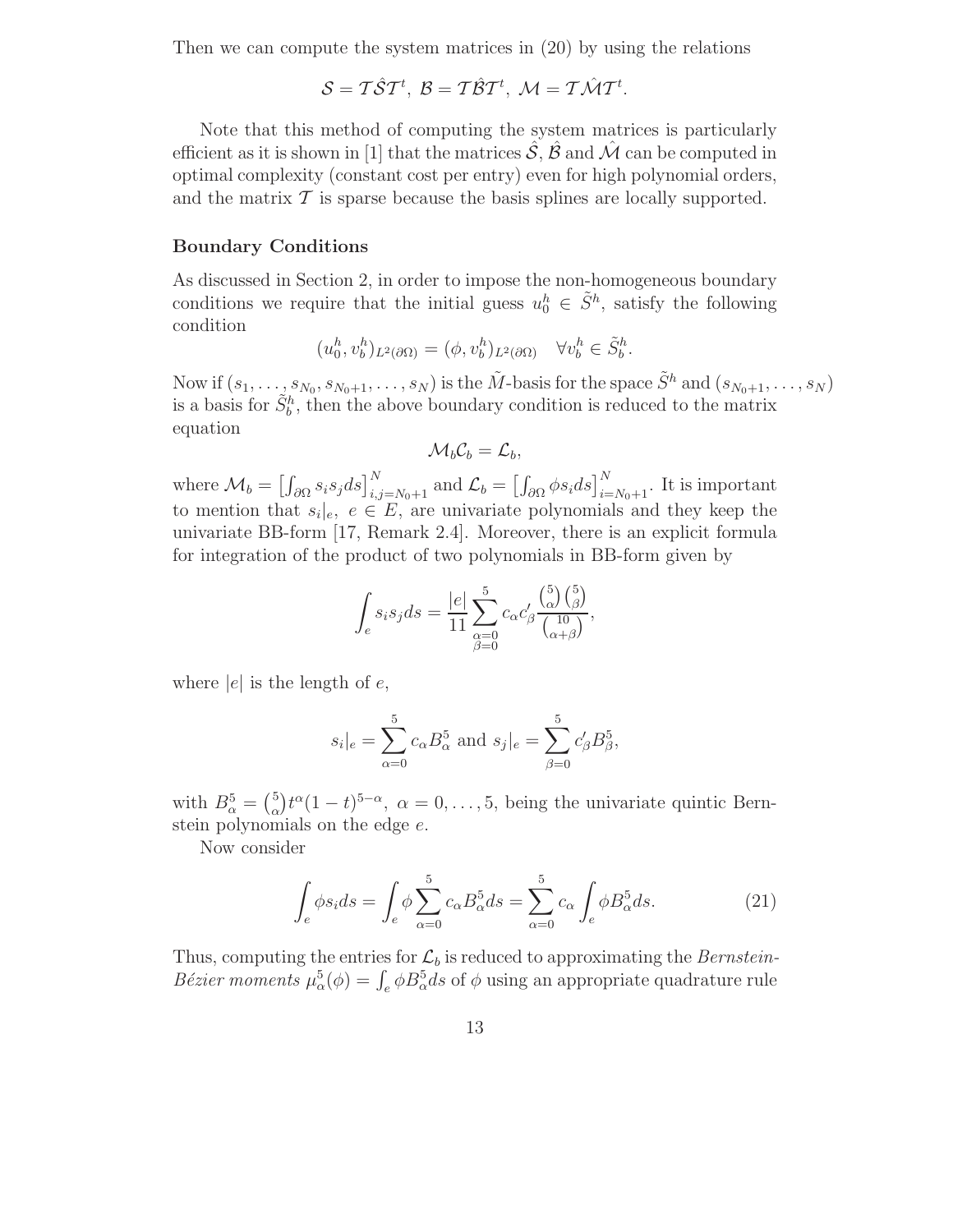[1]. We use Gauss-Legendre 6-points rule to approximate the moments  $\mu_{\alpha}^{5}(\phi)$ which returns the exact solution for polynomials of order up to 11. Note that, unlike using  $C^0$  elements, here some degrees of freedom for  $\tilde{S}_b^h$  lie inside the domain  $\Omega$ , see Theorem 5. Thus it would be difficult to impose the boundary conditions merely by interpolating the function  $\phi$  at the points corresponding to the degrees of freedom lying on the boundary.

# 5 Numerical Results

This section is devoted to the numerical results for several fully nonlinear problems, involving the Monge-Ampère equation and an unconditionally elliptic problem considered in [19]. The numerics for these problems confirm the convergence and the theoretical error bounds of Theorem 1.

### 5.1 The Monge-Ampère equation

The Dirichlet problem for the *Monge-Ampère equation* is given by

$$
G_{MA}(u) = \det(\nabla^2 u) - g(x) = 0, \quad x \in \Omega
$$
  

$$
u = \phi, \ x \in \partial\Omega
$$
 (22)

where g and  $\phi$  are given functions with  $g > 0$  on  $\Omega$  required to keep the problem elliptic. The weak formulation (19) of the linearised problem in this case is to find  $w^h \in S_0^h$  such that

$$
\int_{\Omega} \nabla w^h \cdot A \nabla v^h dx = \int_{\Omega} f v^h dx, \text{ for all } v^h \in S_0^h,
$$
 (23)

with  $A = \text{cof}(\nabla^2 u_k^h)$  as  $b = 0$ ,  $c = 0$  and  $f = G_{MA}(u_k^h) = \det(\nabla^2 u_k^h) - g(x)$ , where  $\text{cof}(M)$  denotes the cofactor of a  $2 \times 2$  matrix M. As a result we are left with the stiffness matrix and load vector to solve the linear system

$$
\mathcal{SC}=\mathcal{L},
$$

for the unknown vector of Bézier coefficients  $\mathcal{C}$  of  $w^h$ .

As Monge-Ampère equation is elliptic only for convex functions, we need the initial guess to be convex as well. In [13, Remark 2.1] it has been shown that (22) and the Poisson-Dirichlet problem

$$
\Delta u = 2\sqrt{g}, x \in \Omega
$$
  

$$
u = \phi, x \in \partial\Omega
$$
 (24)

are closely related. Therefore we use the approximation solution of the Poisson-Dirichlet problem (24) as an initial guess for the Newton scheme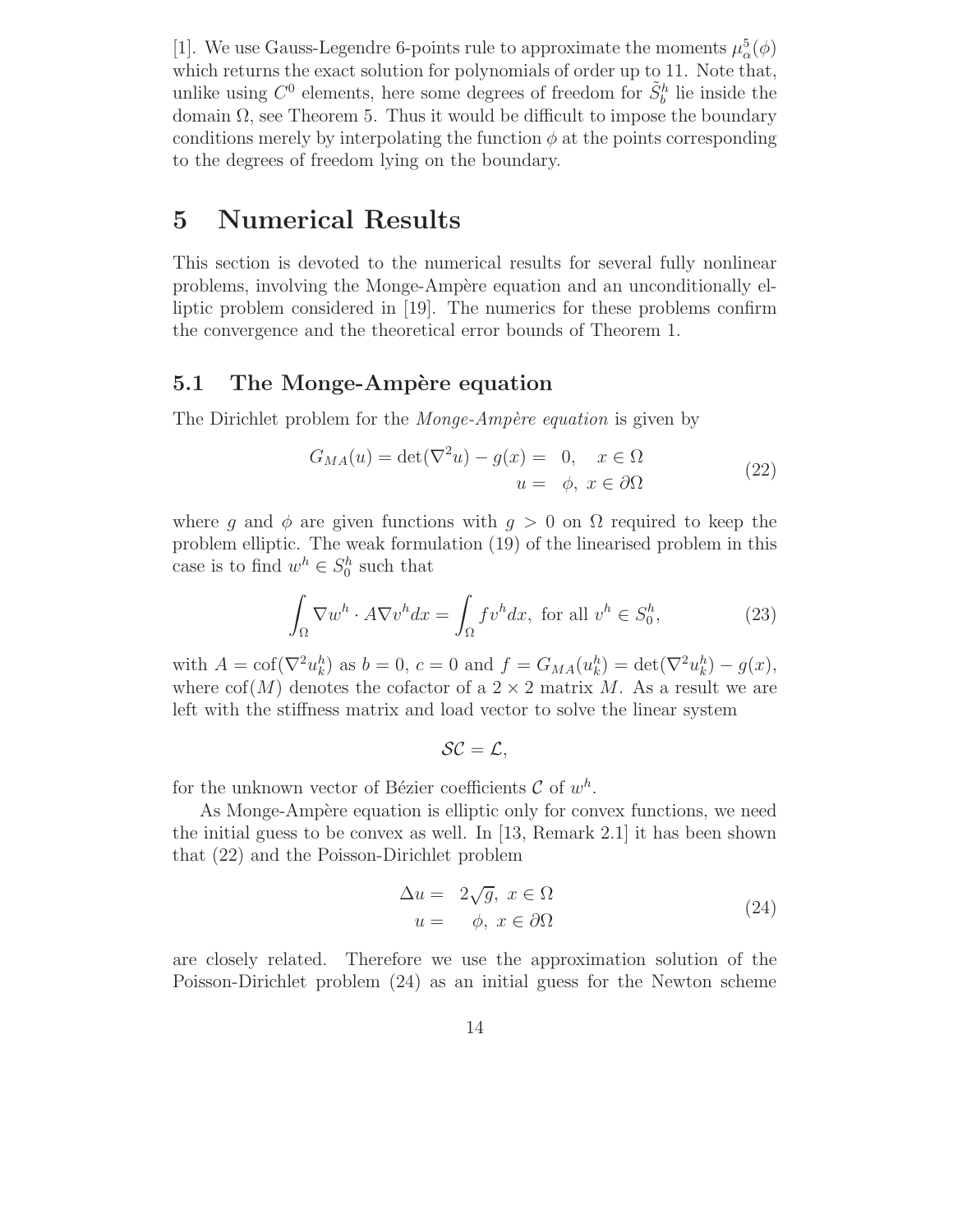(17). The initial guess obtained this way performs very well in our experiments. However, we get much faster convergence of the Newton method by using this initial guess only on initial mesh, whereas on the refined meshes we take a quasi-interpolant [17, Section 5.7] of the solution from previous level as an initial guess. We call this a *multilevel approach*.

The first three and the fifth test problems are standard benchmark problems for (22) over  $\Omega = (0,1)^2$  considered in many paper on the numerical solution of the Monge-Ampère equation. In this case  $\Delta^h$  is the uniform triangulation obtained by first dividing the domain into squares of side length  $h$ and then drawing in the diagonals parallel to the line  $x_2 = x_1$ . In the fourth test problem a non-rectangular domain is considered.

1. As the *first test problem* we solve (22) for the data

$$
g(x) = (1+|x|^2)e^{|x|^2}, \text{ in } \Omega,
$$
  

$$
\phi(x) = e^{\frac{1}{2}|x|^2} \quad \forall x \in \partial\Omega,
$$

where  $|x| = \sqrt{x_1^2 + x_2^2}$ . With this data the exact solution to the problem is  $u(x) = e^{\frac{1}{2}|x|^2} \in C^\infty(\overline{\Omega})$ . The numerical results are presented in Table 1. They confirm the convergence rate  $O(h^4)$  in the  $H^2$ -norm predicted by Theorem 1, where  $\ell = 6$  as we are using polynomials of degree 5. Moreover, as expected, we observe the convergence rates of  $O(h^6)$  and  $O(h^5)$  in the  $L^2$  and  $H^1$  norms, respectively. The first row of the table shows the errors for the initial guess. In addition to the errors, Table 1 presents the number of Newton iterations  $(N)$  on each mesh, the L<sup>2</sup>-norm of the residuals  $r := ||G(u_k^h)||_{L^2(\Omega)}$ , and the size  $||p||_{L^2(\Omega)}$  of the L<sub>2</sub>-projection p of  $G(u_k^h)$  on the space  $\tilde{S}_0^h$ . The projection p is found as a solution of the system  $MC_p = \mathcal{L}$ , where M is the mass matrix and  $\mathcal{C}_p$  is the vector of coefficients of the expansion of p in the  $\tilde{M}_0$ -basis. The size of the projection measures how well the approximate solution  $u_k^h$  solves the problem (5). We observe that the number of Newton iterations is extremely small thanks to the fact that the initial guess is chosen by the multilevel approach. The size of the residual is close to the  $H^2$ -norm error, as one can expect, and the size of the projection is close to the unit round-off initially, and gets larger on further refinement levels, obviously due to growing condition numbers of the system matrices.

2. *Second test problem* is defined by

$$
g(x) = \frac{R^2}{(R^2 - |x|^2)^2} \forall x \in \Omega, \text{ with } R \ge \sqrt{2},
$$
  

$$
\phi(x) = -\sqrt{R^2 - |x|^2} \quad \forall x \in \partial\Omega,
$$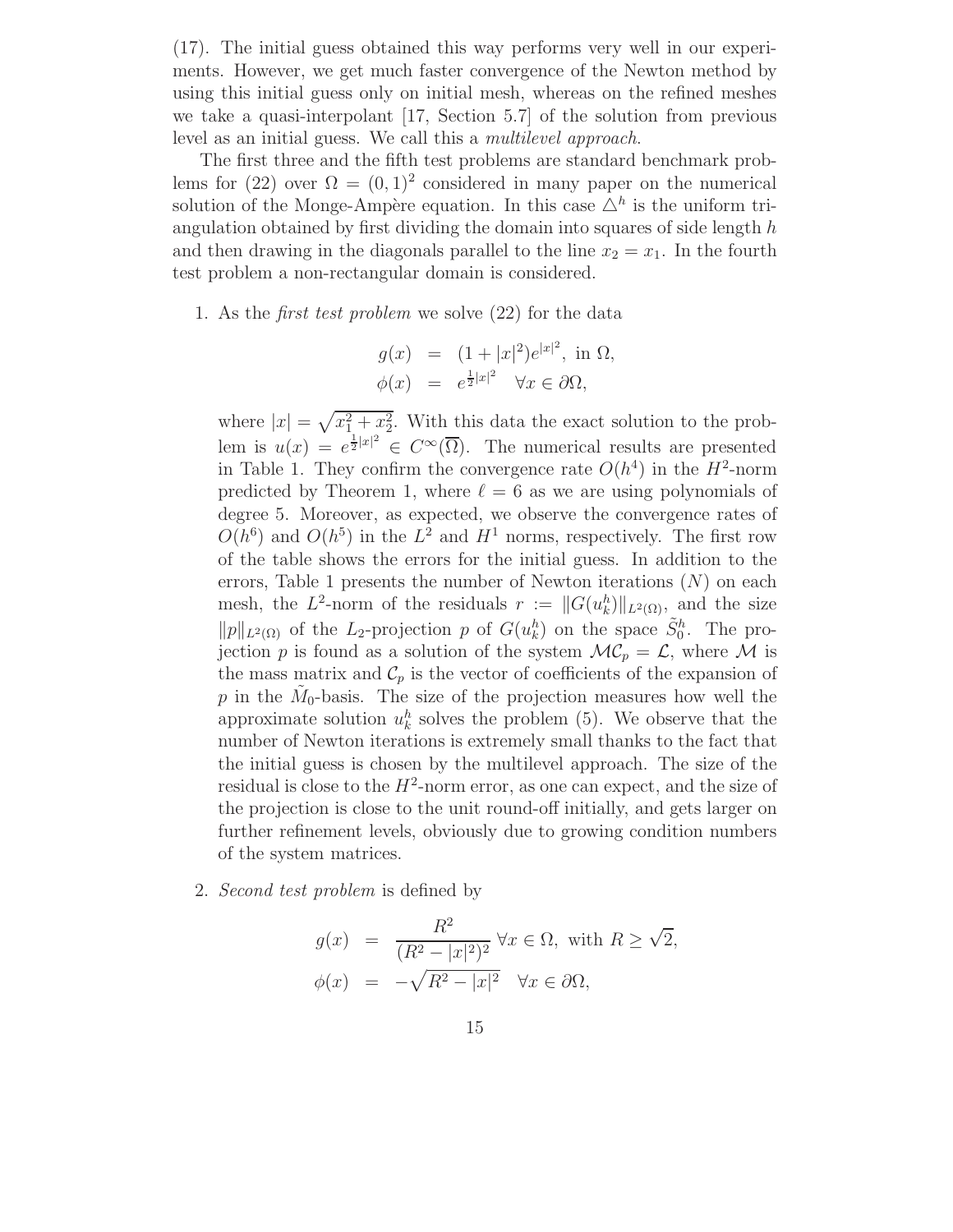Table 1: Errors of approximate solution and rate of convergence for the first test problem, N denotes the number of Newton's iterations,  $r :=$  $||G(u_k^h)||_{L^2(\Omega)}$  is the size of the residual, and  $||p||_{L^2(\Omega)}$  is the size of the L<sub>2</sub>projection of  $G(u_k^h)$  on  $\tilde{S}_0^h$ .

|         |                |     | $L^2$ -error rate $H^1$ -error rate $H^2$ -error rate N |     |           |     |              | $\mathcal{r}$ | $  p  _{L^2(\Omega)}$ |
|---------|----------------|-----|---------------------------------------------------------|-----|-----------|-----|--------------|---------------|-----------------------|
| initial | 5.78e-3        |     | $3.25e-2$                                               |     | $2.66e-1$ |     |              | $9.64e-1$     |                       |
| 1       | $1.17e-4$      |     | $1.03e-3$                                               |     | $1.74e-2$ |     |              |               | $2 5.15e-2 2.30e-15$  |
| 1/2     | $4.77e-6$      | 4.6 | 7.75e-5                                                 | 3.7 | $2.25e-3$ | 3.0 | $\mathbf{1}$ |               | $ 5.14e-3 1.74e-14$   |
| 1/4     | $1.92e-7$      | 4.6 | $7.04e-6$                                               | 3.5 | $3.32e-4$ | 2.8 | $\mathbf{1}$ |               | $ 8.28e-4 9.44e-14$   |
| 1/8     | $2.42e-9$      | 6.3 | $1.65e-7$                                               | 5.4 | $1.58e-5$ | 4.4 | $\mathbf{1}$ |               | $ 3.93e-5 3.89e-13$   |
| 1/16    | $4.31e-11$ 5.8 |     | 6.61e-9                                                 | 4.6 | $1.20e-6$ | 3.7 | 1            |               | $3.56e-6$ 1.79e-12    |
| 1/32    | $6.60e-13$ 6.0 |     | $1.95e-10$ 5.1                                          |     | 7.45e-8   | 4.0 | $\mathbf{1}$ |               | $ 2.04e-7 7.38e-12$   |
| 1/64    | $1.14e-14$ 5.9 |     | 7.28e-12 4.7                                            |     | $6.06e-9$ | 3.6 | $\mathbf{1}$ |               | $ 1.66e-8 2.83e-11$   |
|         |                |     | $1/128$ 8.16e-15 0.5 2.96e-13 4.6 3.73e-10              |     |           | 4.0 | $\mathbf{1}$ |               | $1.07e-9$ 1.06e-10    |

in (22). The exact solution is  $u(x) = -\sqrt{R^2 - |x|^2}$ . The function  $g(x)$  has singularity at  $R = \sqrt{2}$  and  $u \in W_p^1(\Omega)$ ,  $1 \leq p < 4$  for this value of R, lacking  $H^2$ -regularity. The method diverges for  $R = \sqrt{2}$ , in line with Böhmer's theory that guarantees convergence only if the solution is in  $H^2$ . But for  $R > \sqrt{2}$  we have  $u \in C^{\infty}(\overline{\Omega})$  and again, in Table 2 and Table 3 for two different values of  $R$ , the results show the same behaviour as in the first problem. The tables confirm that the more the value of  $R$  is away from singularity the faster convergence is achieved. Note that in this experiments much higher accuracy is attained as compared to the results in [13] for the same test problem.

3. *Third test problem* is defined by

$$
g(x) = \frac{1}{|x|} \forall x \in \Omega,
$$
  

$$
\phi(x) = \frac{(2|x|)^{\frac{3}{2}}}{3} \forall x \in \partial\Omega.
$$

in the Monge-Ampère equation  $(22)$ . The difference to the previous problems is that the exact solution  $u(x) = \frac{(2|x|)^{\frac{3}{2}}}{2}$ 3 is not infinitely differentiable, even  $u \notin C^2(\Omega)$ . However, as  $u \in H^s(\Omega)$ , for all  $s < \frac{5}{2}$ , we expect convergence order  $O(h^{\frac{5}{2}})$  in  $L_2$ -norm. The results, in Table 4, confirm this.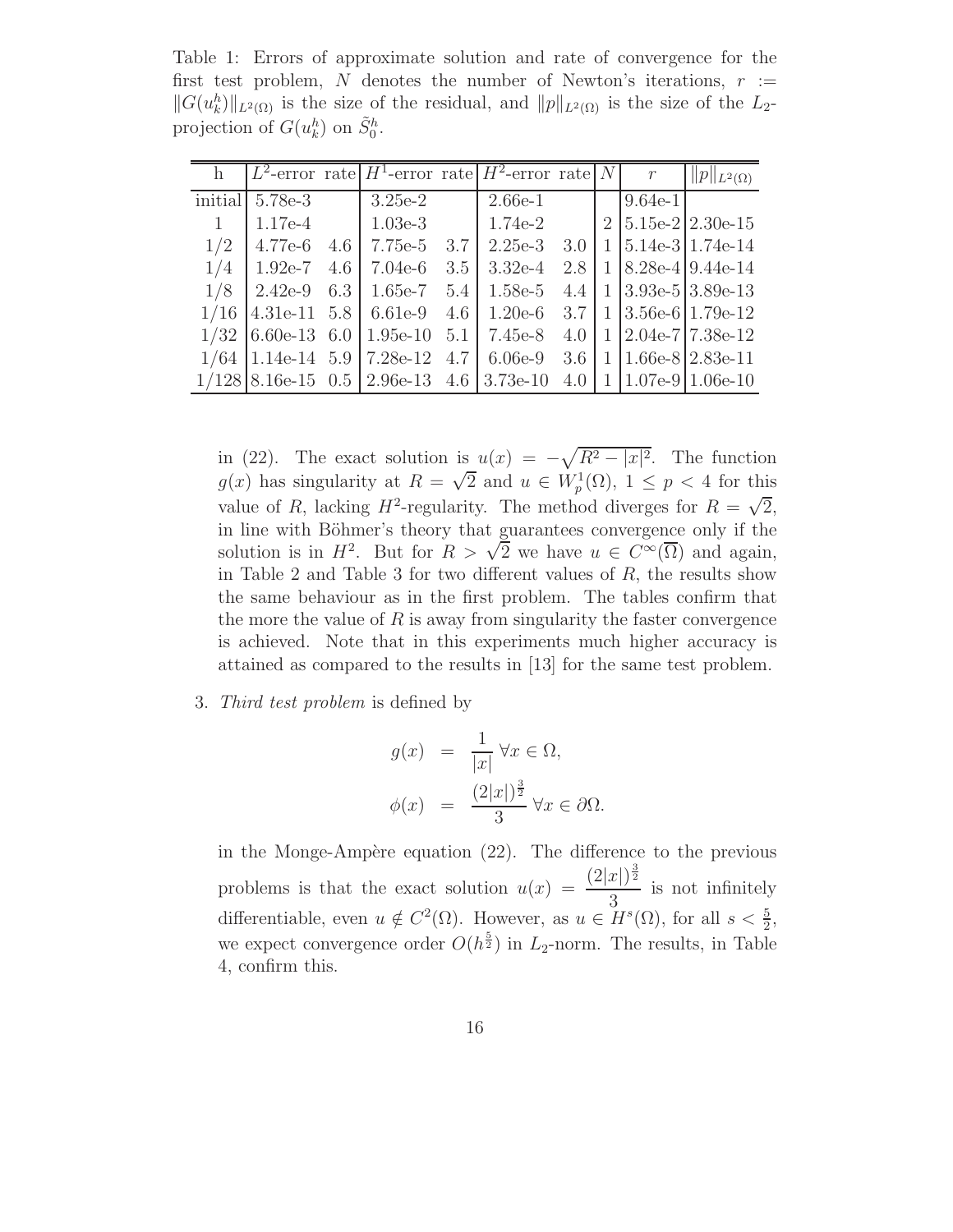Table 2: Errors of approximate solution and rate of convergence for the second test problem with  $R = \sqrt{2} + .1$ . The meaning of the last three columns is the same as in Table 1.

|         |               |     |                                                  |     | $L^2$ -error rate $H^1$ -error rate $H^2$ -error rate N |     | $\mathcal{r}$ | $  p  _{L^2(\Omega)}$          |
|---------|---------------|-----|--------------------------------------------------|-----|---------------------------------------------------------|-----|---------------|--------------------------------|
| initial | $2.00e-3$     |     | $1.67e-2$                                        |     | $2.69e-1$                                               |     | 1.02e0        |                                |
|         | $2.34e-3$     |     | $1.25e-2$                                        |     | $2.15e-1$                                               |     |               | $2 5.91e-1 1.92e-15$           |
| 1/2     | $1.70e-4$     | 3.8 | $1.57e-3$                                        | 3.0 | $7.32e-2$                                               | 1.6 |               | $2 1.68e-1 7.89e-15$           |
| 1/4     | $6.01e-6$     | 4.8 | $1.58e-4$ 3.3                                    |     | $1.75e-2$                                               | 2.1 |               | $2 3.80e-2 2.92e-14$           |
| 1/8     | $1.72e-7$ 5.1 |     | $1.31e-5$ 3.6                                    |     | $3.17e-3$                                               | 2.5 |               | $1 \mid 6.61e-3 \mid 1.34e-13$ |
| 1/16    |               |     | 3.92e-9 $5.4 \mid 8.10e-7$                       | 4.0 | $4.05e-4$                                               | 3.0 |               | $1 8.44e-4 5.04e-13$           |
| 1/32    |               |     | $1.02e-10$ 5.3 $3.71e-8$                         | 4.4 | $3.53e-5$                                               | 3.5 |               | $1 \mid 7.23e-5 \mid 2.07e-12$ |
| 1/64    |               |     | $1.93e-12 \quad 5.7 \mid 1.41e-9 \quad 4.7 \mid$ |     | $2.80e-6$ 3.7                                           |     |               | $1$   $5.49e-6$   $8.45e-12$   |

Table 3: Errors of approximate solution and rate of convergence for the second test problem with  $R = \sqrt{2} + 2$ .

|     |                   | h $L^2$ -error rate $H^1$ -error rate $H^2$ -error rate $ N $ r                                          |                                                    |  |                                | $  p  _{L^2(\Omega)}$ |
|-----|-------------------|----------------------------------------------------------------------------------------------------------|----------------------------------------------------|--|--------------------------------|-----------------------|
|     | initial $1.34e-5$ | 7.38e-5                                                                                                  | 6.07e-4                                            |  | $1.95e-4$                      |                       |
| 1   | 7.66e-7           | $15.89e-6$                                                                                               | $8.20e-5$                                          |  | $2 \mid 2.64e-5 \mid 1.84e-15$ |                       |
| 1/2 | $1.28e-8$ 5.9     |                                                                                                          | 2.50e-7 4.6   7.85e-6 3.4   1   2.49e-6   7.68e-15 |  |                                |                       |
| 1/4 |                   | $\begin{bmatrix} 4.33e-10 & 4.9 & 1.72e-8 & 3.9 \end{bmatrix}$                                           | 8.65e-7 3.2   1   2.58e-7   2.97e-14               |  |                                |                       |
| 1/8 |                   | $\begin{bmatrix} 6.66e-12 & 6.0 & 4.94e-10 & 5.1 & 9.78e-8 & 4.1 & 1 & 1.46e-8 & 1.49e-13 \end{bmatrix}$ |                                                    |  |                                |                       |
|     |                   | $1/16$  1.10e-13 5.9   1.75e-11 4.8   3.36e-9 3.8   1   1.00e-9   5.71e-13                               |                                                    |  |                                |                       |
|     |                   | $1/32$  7.67e-15 3.6   5.53e-13 4.9   2.12e-10 3.9   1   6.17e-11   2.25e-12                             |                                                    |  |                                |                       |

4. *Fourth test problem.* This problem is different from the others because we consider a non-rectangular domain  $\Omega$ , as Böhmer's method is applicable to any convex polygonal domain. Let  $\Omega$  be bounded by the lines

$$
x_1 = \pm 0.75
$$
,  $x_2 = \pm 0.75$ , and  $|x_2| - |x_1| = 1$ ,

see Figure 1(left), which also includes the initial triangulation. We generate a sequence of meshes by the uniform refinement, where each triangle is split into 4 similar subtriangles. This test problem is for (22) with the same data as in first test problem. Again we choose initial guess by the multilevel approach and use a solution of (24) on the first level. The numerics again show the same rate of convergence as for the rectangular domains, see Table 5. The graph of approximate solution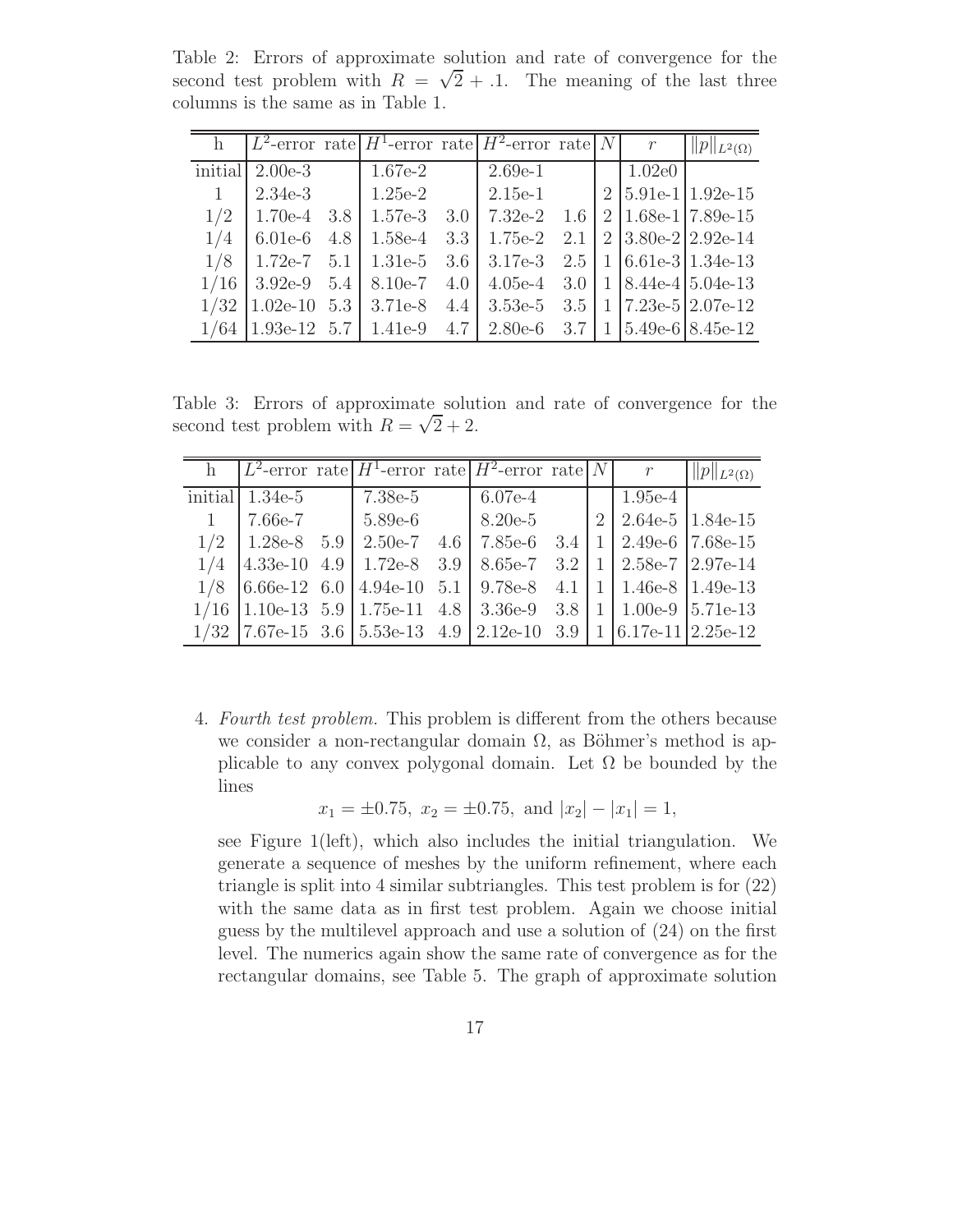|              |                   |                             | h $L^2$ -error rate $H^1$ -error rate $H^2$ -error rate $N$                         |  |           | $  p  _{L^2(\Omega)}$        |
|--------------|-------------------|-----------------------------|-------------------------------------------------------------------------------------|--|-----------|------------------------------|
|              | initial $6.08e-3$ | $2.99e-2$                   | $4.02e-1$                                                                           |  | $2.23e-2$ |                              |
| $\mathbf{1}$ | $8.18e-4$         | $1.21e-2$                   | $3.87e-1$                                                                           |  |           | $2 \frac{2.28e-2}{1.23e-16}$ |
| 1/2          |                   | $1.95e-4$ 2.1 $4.55e-3$ 1.4 | 2.77e-1 $\,$ 0.48   2   1.13e-2   3.53e-16                                          |  |           |                              |
| 1/4          | $6.76e-5$ 1.5     | $1.73e-3$ 1.4               | 1.95e-1 0.50   2   1.49e-2   1.54e-15                                               |  |           |                              |
| 1/8          |                   |                             | $1.65e-5$ $2.0$   6.40e-4 $1.4$   1.36e-1 0.51   2   3.68e-2   5.53e-15             |  |           |                              |
| 1/16         |                   |                             | $3.46e-6$ $2.3$   $2.30e-4$ $1.5$   $9.44e-2$ $0.53$   $2$   $8.47e-2$   $2.50e-14$ |  |           |                              |
| 1/32         |                   |                             | 6.75e-7 2.4   8.08e-5 1.5   6.33e-2 0.57   2   1.82e-1   9.76e-14                   |  |           |                              |

Table 4: Errors of approximate solution and rate of convergence for third test problem.

 $u<sup>h</sup>$  on the last level of triangulation is visualised in Figure 1 (right).

Table 5: Errors of approximate solution and rate of convergence for the fourth test problem.

|     |                   | Levels $L^2$ -error rate $H^1$ -error rate $H^2$ -error rate $N$                                                                                                      |             |  | r                              | $  p  _{L^2(\Omega)}$ |
|-----|-------------------|-----------------------------------------------------------------------------------------------------------------------------------------------------------------------|-------------|--|--------------------------------|-----------------------|
|     | initial $9.30e-4$ | $3.96e-3$                                                                                                                                                             | $3.58e-2$   |  | 4.39e-2                        |                       |
| 1st | $5.01e-7$         | $8.39e-6$                                                                                                                                                             | $3.94e-4$   |  | $2 \mid 5.83e-4 \mid 1.56e-14$ |                       |
| 2nd |                   | 1.18e-8 $5.4$   3.45e-7 $4.6$                                                                                                                                         | 2.87e-5 3.8 |  | $1 \mid 3.97e-5 \mid 6.47e-14$ |                       |
| 3rd |                   | $\vert 2.11e^{-10}$ 5.8 $\vert 1.11e^{-8}$ 4.9 $\vert 1.91e^{-6}$ 3.9                                                                                                 |             |  | $1 \mid 2.67e-6 \mid 2.76e-13$ |                       |
| 4th |                   |                                                                                                                                                                       |             |  |                                |                       |
| 5th |                   | $\vert 4.36e^{-14} \quad 6.3 \vert 1.12e^{-11} \quad 4.9 \vert 8.79e^{-9} \quad 3.9 \vert 1 \vert 1.20e^{-8} \vert 4.65e^{-12}$                                       |             |  |                                |                       |
| 6th |                   | $\left[4.85\text{e}-14\right] - 0.2\left[5.00\text{e}-13\right] - 4.5\left[5.69\text{e}-10\right] - 3.9\left[1\right] \left[8.12\text{e}-10\right] - 1.82\text{e}-11$ |             |  |                                |                       |

5. *Fifth test problem.* Here we consider a homogeneous Dirichlet problem for (22) with  $g = 1$  over  $\Omega = [0, 1]^2$ . This test problem is interesting because it does not have a smooth classical solution. Therefore, Theorem 1 does not apply in this case. Nevertheless, we applied the algorithm and noticed the convergence of the Newton method on coarse levels, until  $h=\frac{1}{4}$  $\frac{1}{4}$ , but when we moved to more refined meshes we did not see convergence any more even if we used the multilevel approach. The approximate solution  $u^h$  and its contour plot on a mesh with  $h = \frac{1}{4}$ 4 is visualized in Figure 2.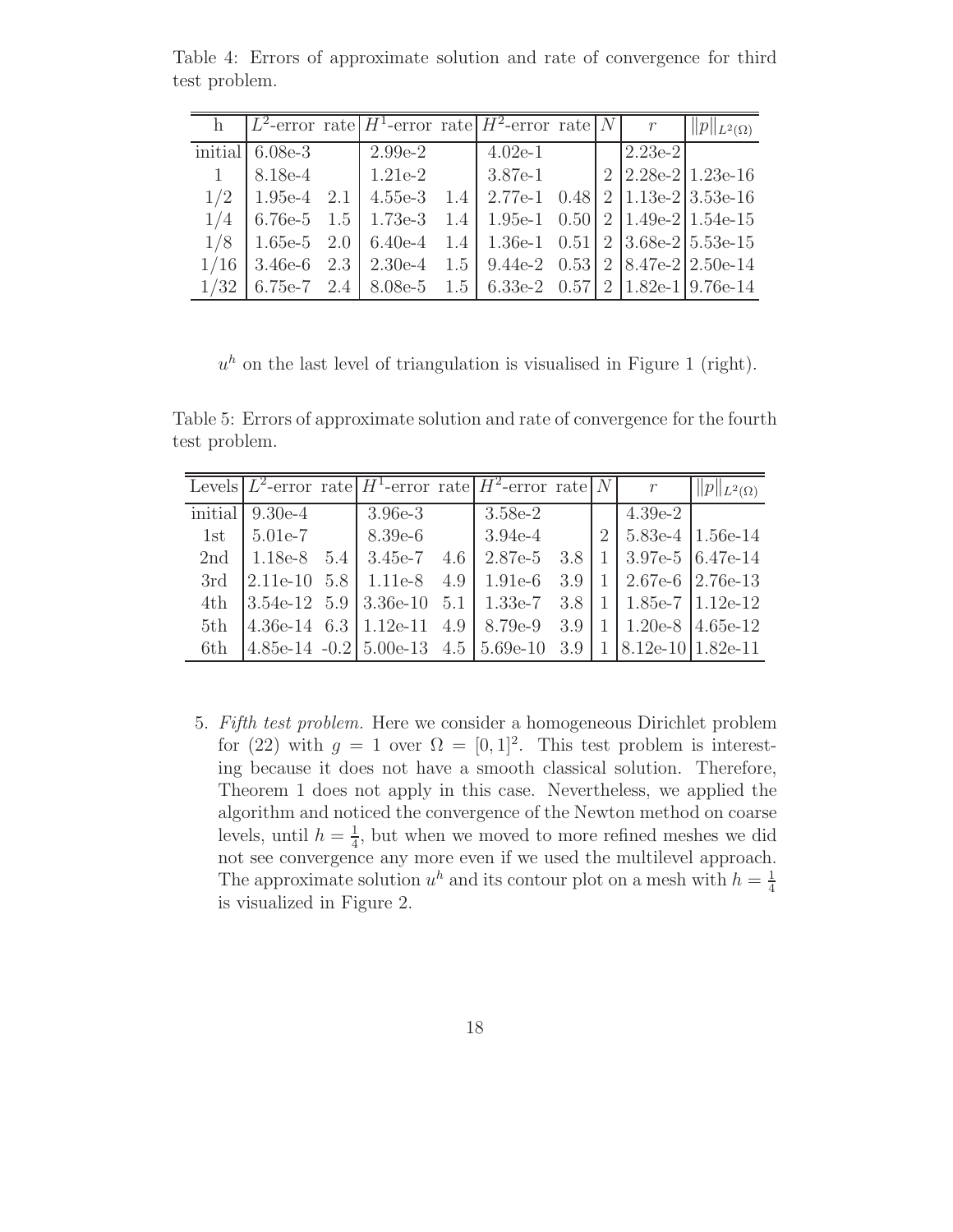

Figure 1: Non-rectangular domain  $\Omega$  for fourth test problem with initial triangulation (*left*) and approximate solution  $u^h$  on the last level of triangulation (*right*).



Figure 2: Approximate solution  $u^h$  of test 5 and its contour plot,  $h = \frac{1}{4}$ 4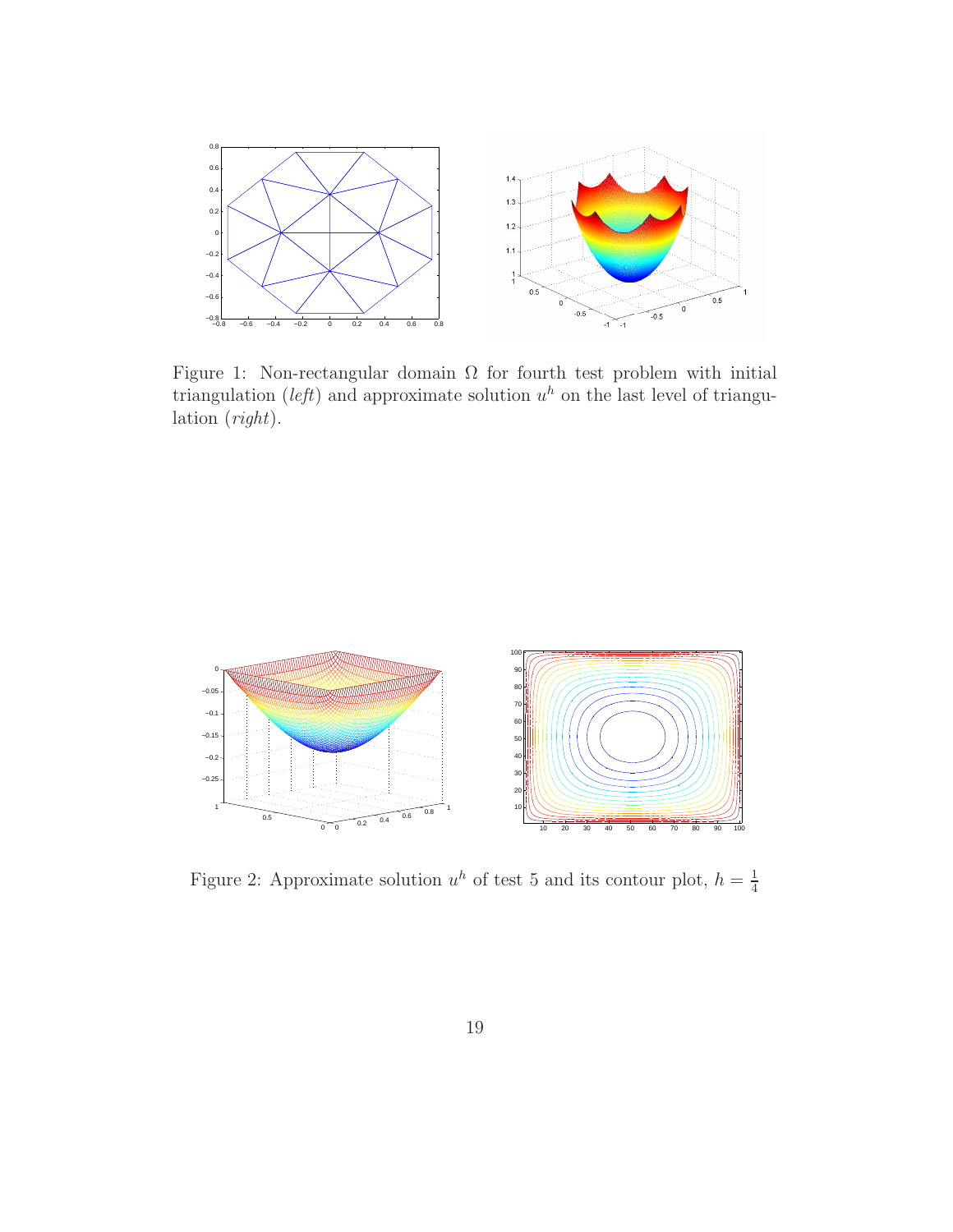### 5.2 Second Example

Consider the problem suggested in [19]

$$
G_2(u) = u_{11}^3 + u_{22}^3 + u_{11} + u_{22} - g(x) = 0, \quad x \in \Omega
$$
  

$$
u = \phi, \ x \in \partial\Omega
$$
 (25)

where  $u_{ii} = (\partial^i)^2 u$ ,  $i = 1, 2$ . This problem is unconditionally elliptic, i.e. the operator  $G_2$  is elliptic for any function  $u \in D(G_2) = C^2(\Omega)$ . Note that Condition  $H$  of  $[7]$  is satisfied in this example. The last of our test problems is for (25) in the domain  $\Omega = [-1, 1]^2$ , with the data given by

$$
g(x) = ((4x_1^2 - 2)^3 + (4x_2^2 - 2)^3)e^{-3|x|^2} + (4|x|^2 - 4)e^{-|x|^2}, \ \forall x \in \Omega, \phi(x) = e^{-|x|^2} \ \forall x \in \partial\Omega.
$$

The matrix  $A$  in this case is

$$
A = \left[ \begin{array}{cc} 3u_{11}^2 + 1 & 0 \\ 0 & 3u_{22}^2 + 1 \end{array} \right]
$$

and  $b = 0$ ,  $c = 0$ . Note that A is strictly positive definite for any function u. The triangulations  $\Delta^h$  with side length h are generated the same way as for  $\Omega = [0, 1]^2$  in Section 5.1.

To find an initial guess for the Newton method on the initial triangulation  $\Delta^2$  we use the approximate solution of the Laplace-Dirichlet problem

$$
\Delta u = 0, \quad x \in \Omega, \nu = \phi, \ x \in \partial\Omega,
$$
\n(26)

whereas on the subsequent refinement levels we use the multilevel approach as described in Section 5.1. Note that the method was divergent with initial guess generated by (26) for  $h \leq \frac{1}{2}$  $\frac{1}{2}$ .

The results are presented in Table 6. They confirm the theoretical convergence rate of Böhmer's method. However, we see a very slow convergence of Newton's iterations in this example, compare  $N$  in Tables 1–6. We also observe the difference in the behaviour of  $||p||_{L^2(\Omega)}$ , which seems to indicate that Newton method does not find a solution of (5). This phenomenon requires further investigation.

# References

[1] M. Ainsworth, G. Andriamaro, and O. Davydov, *Bernstein-B´ezier finite elements of arbitrary order and optimal assembly procedures*, SIAM J. Sci. Comp., 33 (2011), 3087–3109.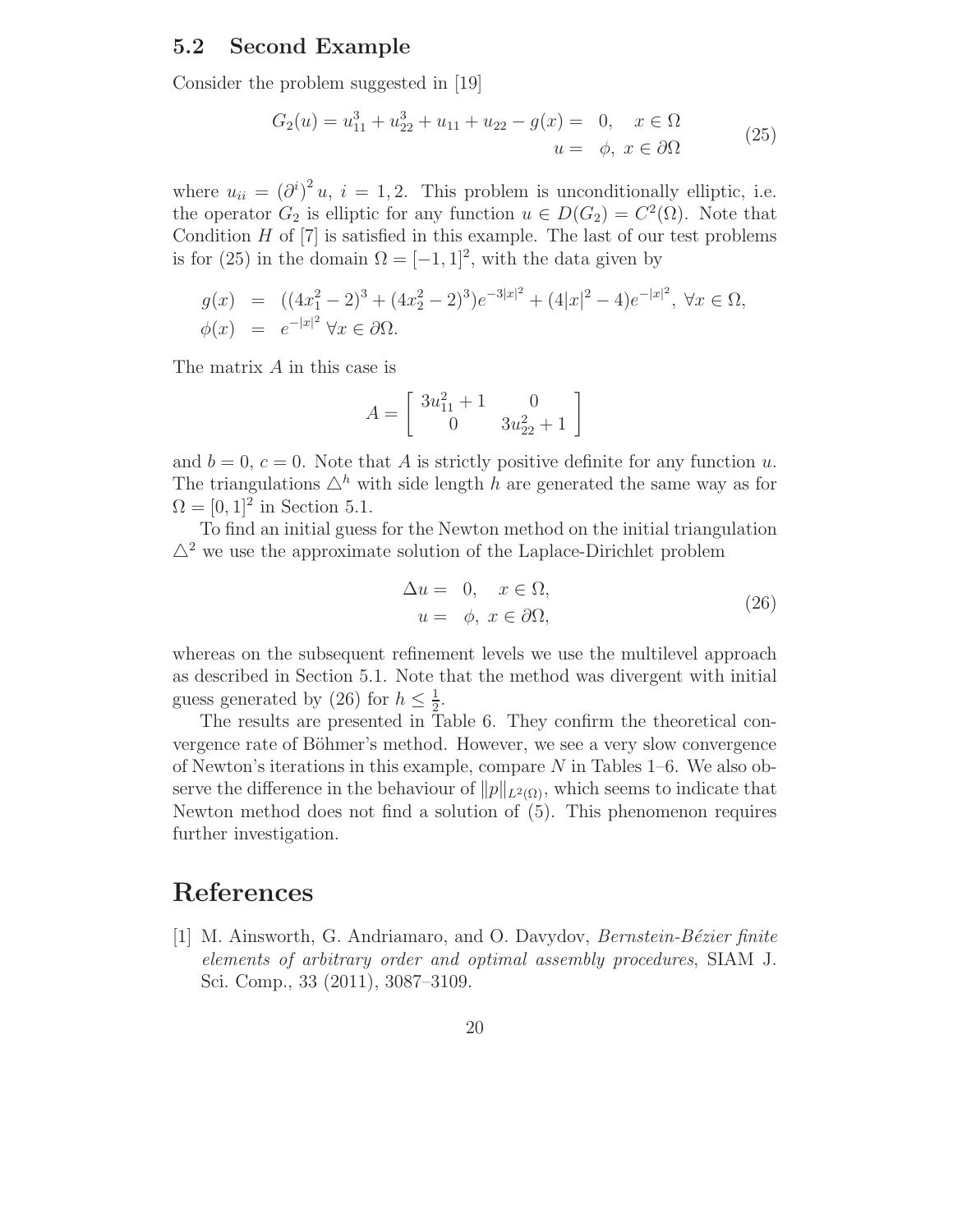|              |                    |     | $L^2$ -error rate $H^1$ -error rate $H^2$ -error rate |     |           |     | N    | $\mathcal{r}$  | $  p  _{L^2(\Omega)}$                |
|--------------|--------------------|-----|-------------------------------------------------------|-----|-----------|-----|------|----------------|--------------------------------------|
| initial      | $3.32e-1$          |     | $7.21e-1$                                             |     | 1.62e0    |     |      | 5.81e0         |                                      |
| 2            | $2.85e-2$          |     | $1.56e-1$                                             |     | $9.72e-1$ |     | 17 L | 6.43e0         | 1.01e0                               |
| $\mathbf{1}$ | $5.12e-4$          | 5.8 | $4.33e-3$                                             | 5.2 | $6.09e-2$ | 4.0 |      | $ 10 1.45e-1 $ | $1.03e-3$                            |
| 1/2          | $1.76e-5$          | 4.9 | $2.48e-4$                                             | 4.1 | $5.72e-3$ |     |      |                | $3.4$   $12$   $2.19e-2$   $2.16e-5$ |
| 1/4          | $2.21e-7$          | 6.3 | $5.52e-6$                                             | 5.5 | $2.70e-4$ |     |      |                | 4.4 $ 11 1.27e-3 1.07e-7$            |
| 1/8          | 3.07e-9            | 6.2 | $1.63e-7$                                             | 5.1 | 1.58e-5   |     |      |                | 4.1 $ 10 9.66e-5 8.29e-10$           |
| 1/16         | 5.37e-11 5.8       |     | $4.95e-9$                                             | 5.0 | $9.50e-7$ | 4.1 |      |                | $12 5.68e-6 7.63e-12$                |
| 1/32         | $8.21e-13$ 6.0     |     | $1.56e-10$                                            | 4.9 | $6.03e-8$ | 3.9 |      |                | $12 3.50e-7 8.01e-12$                |
| 1/64         | $ 7.40e-14 \t3.5 $ |     | $4.86e-12$ 5.0                                        |     | $3.72e-9$ | 4.0 | 9    |                | $2.16e-8$ 3.15e-11                   |

Table 6: Errors of approximate solution and rate of convergence for the sixth test problem.

- [2] T. Aubin, *Nonlinear Analysis on Manifolds, Monge-Amp`ere equation*, Springer-Verlag, Inc Berlin, 1982.
- [3] G. Awanou, *Spline element method for the Monge-Ampere equation*, manuscript, 2010. arXiv:1012.1775v1[math.NA]
- [4] G. Awanou, *Pseudo transient continuation and time marching methods for Monge-Amp`ere type equations*, manuscript, 2013. arXiv:1301. 5891v1[math.NA]
- [5] J.D. Benamou, Y. Brenier, *A computational fluid mechanics solution to Monge-Kantorovich mass transfer problem*, Numer. Math., 84 (2000), 375–393.
- [6] K. Böhmer, *On finite element methods for fully nonlinear elliptic equations of second order*, SIAM J. Numer. Anal., 46(3) (2008), 1212–1249.
- [7] K. Böhmer, *Numerical Methods for Nonlinear Elliptic Differential Equations*: A Synopsis, Oxford University Press, Oxford, 2010.
- [8] S.C. Brenner, T. Gudi, M. Neilan, L.-Y. Sung, C <sup>0</sup> *penalty methods for the fully nonlinear Monge-Amp`ere equation*, Math. Comput., 80(276) (2011), 1979–1995.
- [9] R. Courant and D. Hilbert, *Methods of Mathematical Physics*, vol. II, Wiley Interscience, 1989.
- [10] O. Davydov, *Stable local bases for multivariate spline spaces*, J. Approx. Theory, 111 (2001), 267–297.